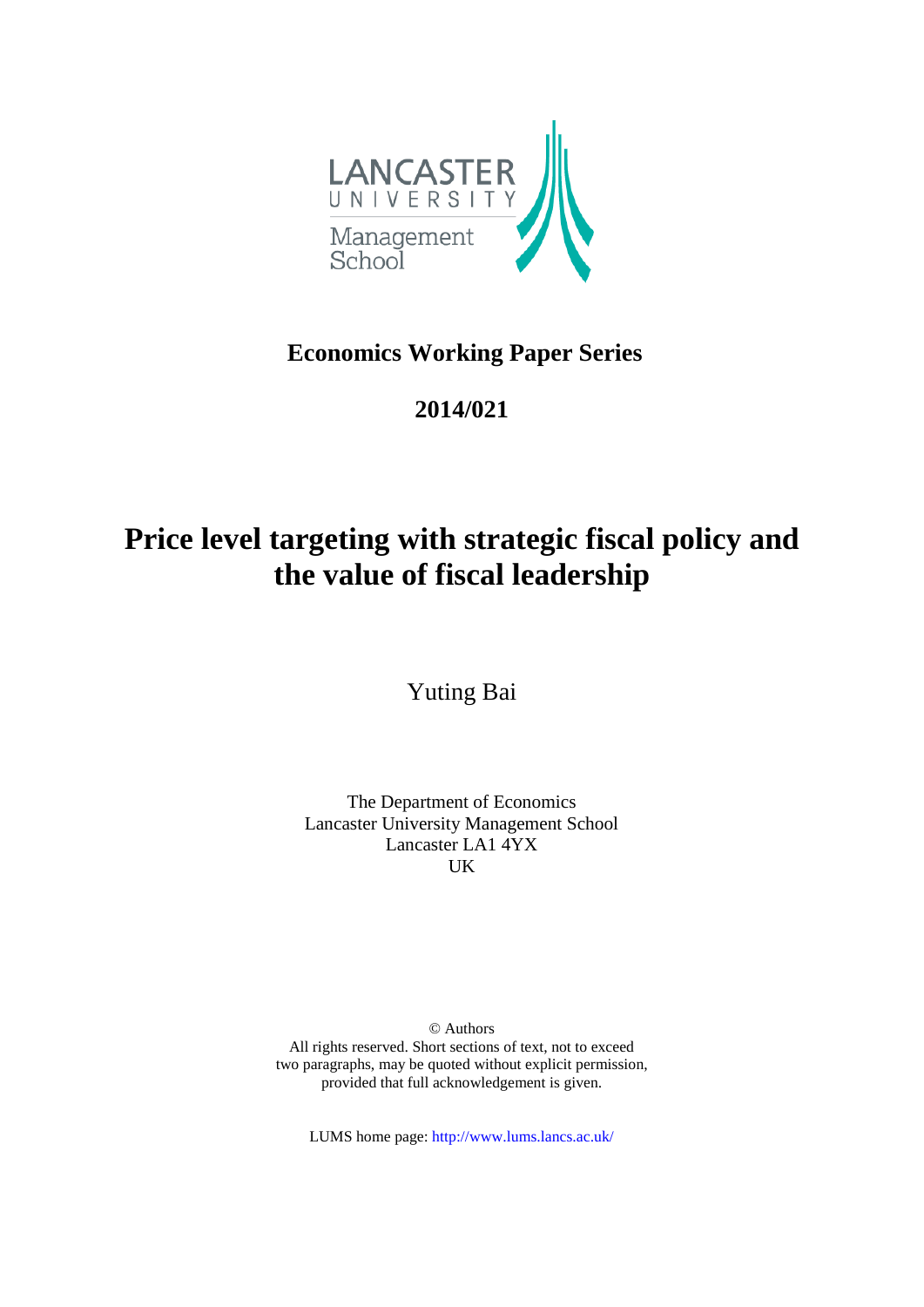## Price level targeting with strategic fiscal policy and the value of fiscal leadership

Yuting Bai<sup>∗</sup> University of Lancaster

February 2014

#### Abstract

This paper investigate the stabilization bias that arises in a model of non-cooperative monetary and fiscal policy stabilisation of the economy, when monetary authority implements price level targeting but fiscal policy remains benevolent. We demonstrate the gain in welfare improvement depends on the level of steady state debt. If the steady state level of the government debt is low, then the monetary price level targeting unambiguously leads to social welfare gains, even if the fiscal authority acts strategically and faces different objectives and has incentives to pursue its own benefit and therefore offsets some or all of monetary policy actions. Moreover, if the fiscal policymaker is able to conduct itself as an intra-period leader, the social welfare gain of the monetary price level targeting regime can be further improved. However, if the economy has a high steady state debt level, the gain of the price level targeting is outweighed by the loss arising from the conflicts between the policy makers, and leads to a lower social welfare than under cooperative discretionary inflation targeting.

Key Words: Monetary and Fiscal Policy Interactions, Distortionary Taxes, Discretionary policy, LQ RE models

JEL References: E31, E52, E58, E61, C61

<sup>∗</sup>Address: Economics, Lancaster University Management school, Lancaster, LA1 4YX; e-mail y.bai1@lancaster.ac.uk.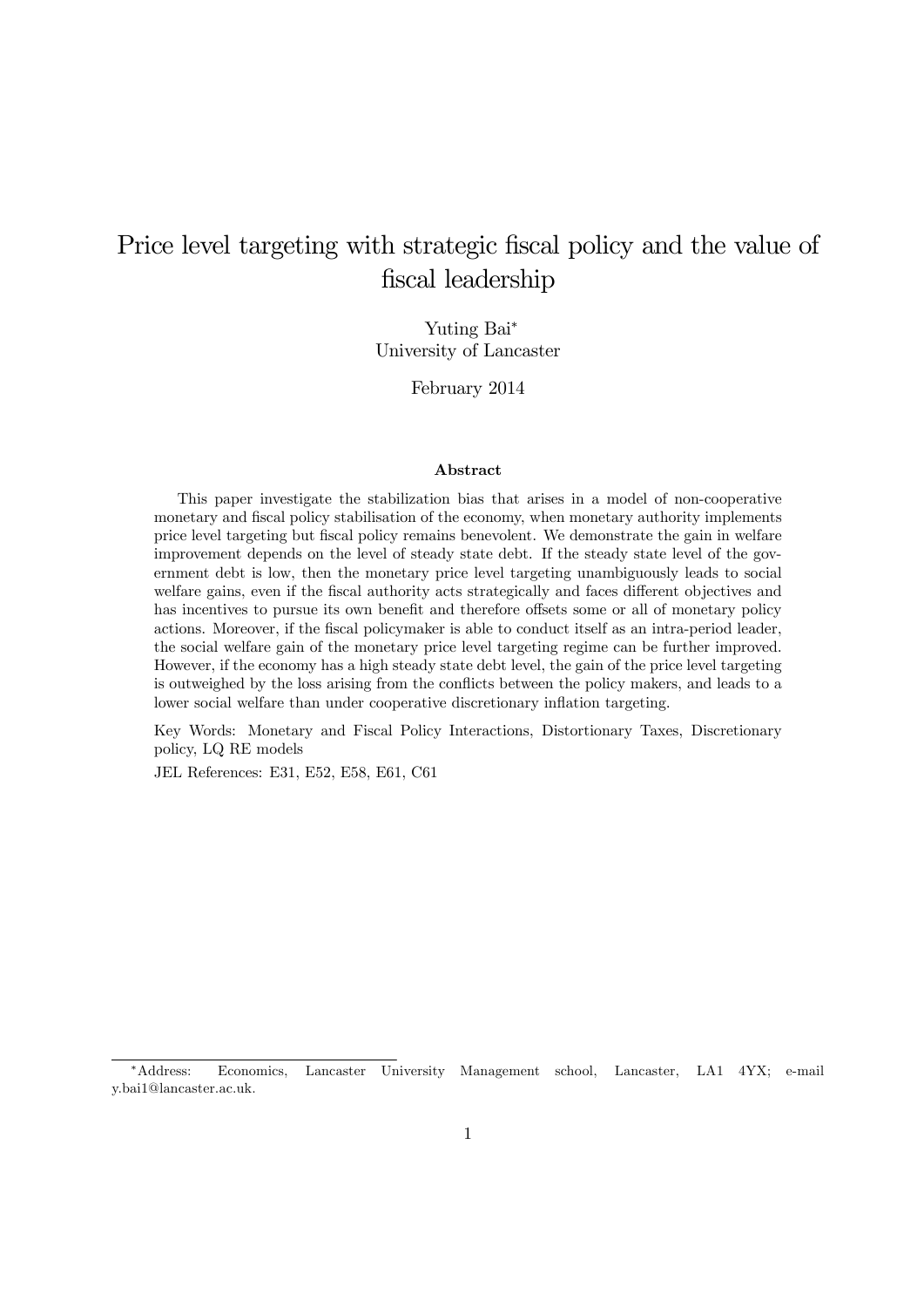## 1 Introduction

The last several years have seen the increase of interest in macroeconomic control policies which would reduce the risk of the economy getting into the 'liquidity trap' i.e. approaching the zero low bound for nominal interest rates. Monetary price level targeting and stabilizing fiscal policy have been proposed and discussed.

Price level targeting requires that the central bank stabilize the aggregate price level around a predetermined target price path, hence the policy becomes historical dependence. This regime has been considered as a serious alternative to inflation targeting in the monetary policy literature, due to its more appealing over inflation targeting: First, by definition the PLT reduces the uncertainty of future price level, which produces a more certain future purchasing power of the money. Second, the PLT improves the trade-off between inflation and output (Svensson, 1999) (Vestin, 2006). Third, by allowing the monetary policy maker adjust interest rate less to economic disturbance, the PLT lowers the likelihood of hitting the zero lower bound (Billi, 2008). Even if interest rate is close to zero, the higher inflation expectation reduces the real interest rate which helps to stimulate the economy, this makes the price level targeting particularly appealing when there is deflationary pressures due to economic shocks, such as the recent financial crisis. It appears that current policies were not very effective in improving the economic conditions, the price-level targeting may be an attractive option for the central bankers.

Nevertheless, little research has been done in an economy with that fiscal policy also behaves optimally. The literature on fiscal policy as a macroeconomic stabilization tool is relatively new, and policy proposals are typically motivated by the need to design a powerful stabilization instrument in situations when monetary policy is constrained. Before making a decision to change policy to price level targeting, it has to be proved that the appealing features discussed above are still robust in models with more complex features of modern economies. One of the first in line would be a model with optimal fiscal policy. An institutional implementation of these proposals would create two different mandates for two policy makers. This might result in a conflict between the optimizing policy makers as one of them will try to 'undo' the perceived harm done by the other.1

The central questions addressed in this paper follow on from this. If the policy makers are unable to precommit, how does the monetary policy targeting price level affect the social welfare if fiscal policy is made strategic? What is the value of such delegation? What are the welfare consequences of different intra-period leadership regimes for monetary and fiscal policies?

To address these questions we study a version of the familiar sticky price model modified to incorporate debt accumulation (Benigno and Woodford, 2003) with strategic monetary and fiscal policy, pursuing different objectives. This model contains all the features as at the heart of many DSGE models used in policy analysis which makes it a 'representative agent' for our policy analysis. Government uses tax rate as a policy instrument to stabilize the economy, while Central Bank assigns different weight to price level and inflation in order to allow temporary drift in the price level when these 'intermediate' regimes may be relevant, following the method by Batini and Yates (2003). We concentrate on macroeconomic effects of differing policy objectives and the ability of the fiscal policy to conduct itself as an intra-period leader.2

<sup>&</sup>lt;sup>1</sup>See e. g. Dixit and Lambertini (2003), Lambertini (2006), Blake and Kirsanova (2011).

<sup>2</sup>Empirical evidence (Fragetta and Kirsanova, 2010) suggests that in countries without fiscal decentralization,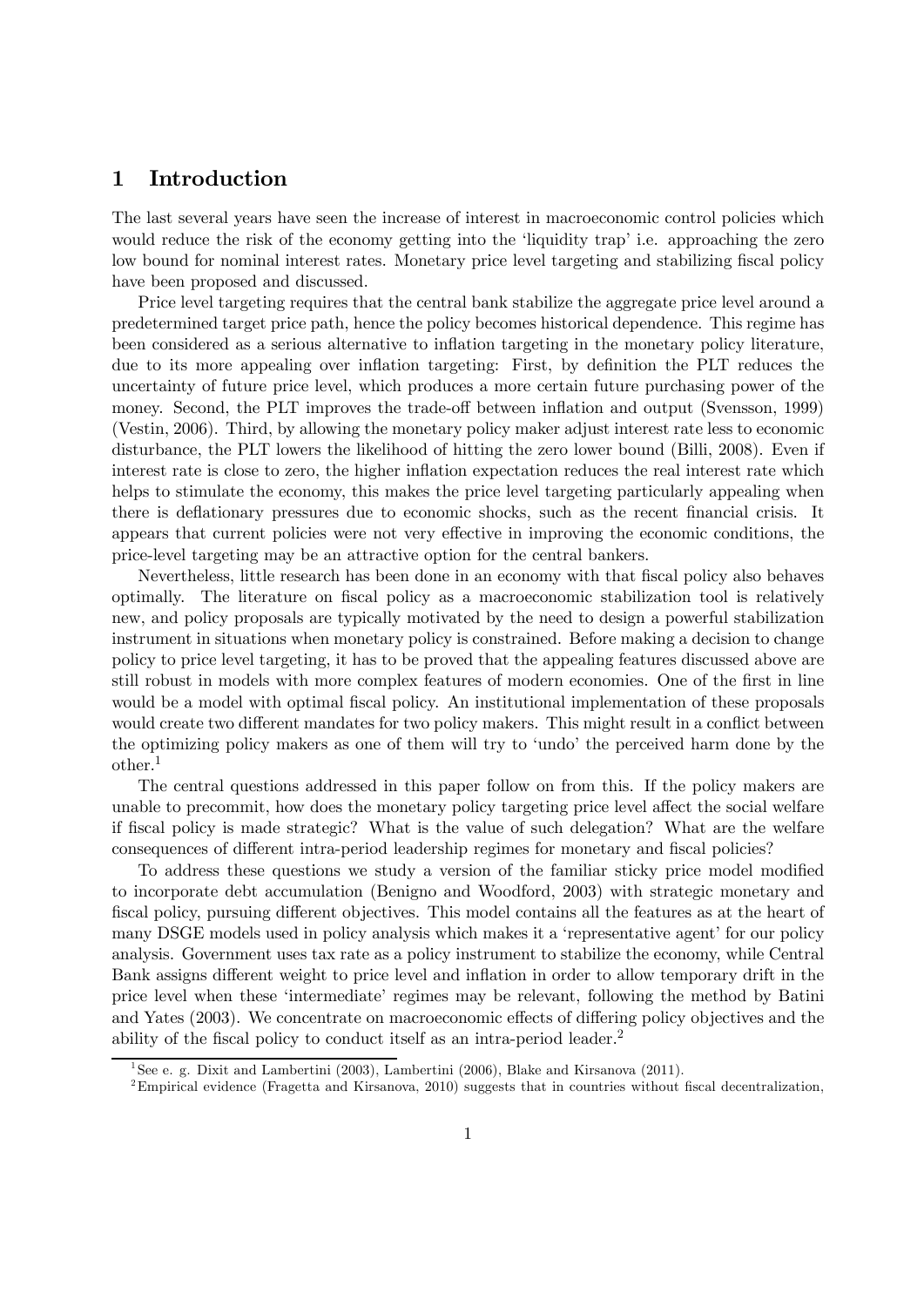The main theoretical finding of this paper is that whether the PLT can outperform inflation targeting in New Keynsian model depends on the level of steady state debt. We demonstrate that when steady state debt level is low, PLT reduces the fluctuations in inflation and output. In particular, only a small weight on price level target can make a substantial improvement on social welfare, this finding also provides us a way to avoid some of the cost of changing the completely policy target; Fiscal leadership results much better social welfare than letting government and central bank make the decisions simultaneously; Despite their different policy objectives, in the low debt case, PLT also weakens the dynamic complementarity between fiscal and monetary policy makers, which further helps the economy stabilization and avoid the multiple equilibriums.

However the results reverse when the steady state level of debt is high. In this case, the conflicts between the two policy makers due to the PLT overweigh the merits PLT brings. In relatively high debt case, the welfare loss in PLT is higher than inflation targeting. PLT has two opposite effects, on one hand it lowers inflation after the disturbance by lowering expected future inflation, which makes the task of stabilization easier; on the other hand an overshot of inflation is required in order to return the price level, which causes a higher volatility of inflation. To maintain a higher steady state government debt level, there will be higher tax, and initially lowered interest rate which cause the realized inflation is almost as high as under inflation targeting; when inflation is at the same level, due to the higher volatility of inflation required to deliver price level, PLT causes higher loss. Hence, we argue that steady state debt level matters to whether PLT improves or deteriorate the stabilization results.

This paper is organized as follows. In the next section we outline the model and discuss the calibration. Section 3 contains the theoretical analysis of the five cases we consider. The first three cases — commitment of benevolent policy makers which delivers the lowest possible loss among all regimes, cooperation of benevolent discretionary policy makers which results in substantial stabilization bias, and the cooperative PLT by both policy makers — describe the three benchmark scenarios, to which we compare and contrast the two cases of our main interest: monetary PLT either in the regime of simultaneous moves or in the regime of fiscal leadership. Section 4 shows the value of delegation as exemplified by the monetary PLT in the regime of simultaneous moves. Section 5 discusses the value of leadership, it compares and contrasts the two different non-cooperative regimes. Section 6 explores the impact of steady state debt level. Section 7 concludes.

## 2 The Model

We consider the now-mainstream macro policy model modified to take account of the effects of fiscal policy, see e.g. Woodford (2003) and Benigno and Woodford (2003). It is a closed economy model with two policy makers, the fiscal and monetary authorities. Fiscal policy is assumed to support monetary policy in stabilization of the economy around the non-stochastic steady state.

The economy consists of a representative infinitely-lived household, a representative firm that produces the final good, a continuum of intermediate goods-producing firms and a monetary and fiscal authority. The intermediate goods-producing firms act under monopolistic competition and produce according to a production function that depends only on labor. Goods are combined

like the UK, the regime of fiscal leadership is the most relevant.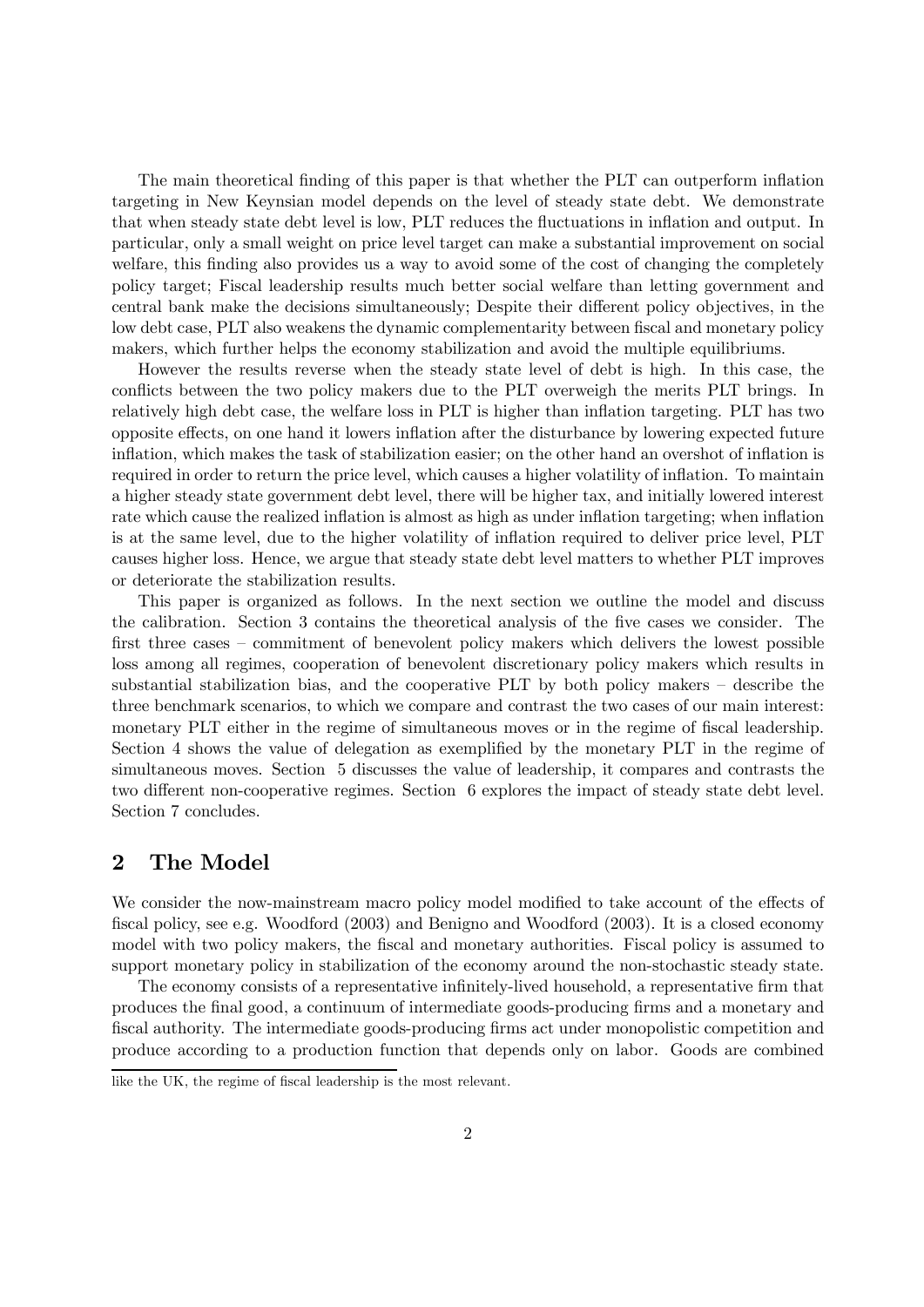via a Dixit and Stiglitz (1977) technology to produce aggregate output. Firms set their prices subject to a Calvo (1983) price rigidity. Households choose their consumption and leisure and can transfer income through time through their holdings of government bonds. We assume that the fiscal authority faces a stream of exogenous public consumption. These expenditures are financed by levying income taxes<sup>3</sup> and by issuing one-period risk-free nominal bonds.

We assume that all public debt consist of riskless one-period bonds. The nominal value  $\mathfrak{B}_t$  of end-of-period public debt then evolves according to the following law of motion:

$$
\mathfrak{B}_t = (1 + i_{t-1}) \mathfrak{B}_{t-1} + P_t G_t - \tau_t P_t Y_t, \tag{1}
$$

where  $\tau_t$  is the share of national product  $Y_t$  that is collected by the government in period t, and government purchases  $G_t$  are treated as exogenously given.  $P_t$  is aggregate price level and  $i_t$  is interest rate on bonds. The national income identity yields

$$
Y_t = C_t + G_t,\tag{2}
$$

where  $C_t$  is private consumption. For analytical convenience we introduce  $B_t = (1+i_{t-1})\mathfrak{B}_{t-1}/P_{t-1}$ which is a measure of the real value of debt observed at the beginning of period  $t$ , so that  $(1)$ becomes

$$
B_{t+1} = (1 + i_t) \left( B_t \frac{P_{t-1}}{P_t} - \tau_t Y_t + G_t \right). \tag{3}
$$

The first-order approximation of equation(3) about the non-stochastic zero-inflation and zerodebt steady state yields

$$
b_{t+1} = \frac{1}{\beta} \left( b_t + \left( 1 - \frac{C}{Y} \right) g_t - \tau \left( \tau_t + y_t \right) \right),
$$

where  $b_t = \frac{B_t}{Y}$ ,  $c_t = \ln\left(\frac{C_t}{C}\right)$ ,  $\tau_t = \ln\left(\frac{\tau_t}{\tau}\right)$ ,  $g_t = \ln\left(\frac{G_t}{G}\right)$ ,  $y_t = \ln\left(\frac{Y_t}{Y}\right)$  and letters without time subscript denote steady state values of corresponding variables in zero inflation steady state. The private sector's discount factor  $\beta = 1/(1+i)$ . We have assumed  $B=0$  in order to make the presentation of the model particularly simple. This assumption results in no first-order effects of the interest rate and inflation on debt, so that the final version of the linearized debt accumulation equation can be written as

$$
b_{t+1} = \frac{1}{\beta} (b_t + (1 - \tau) (1 - \theta) g_t - \tau \theta c_t - \tau \tau_t), \tag{4}
$$

where we used the linearized (2) to substitute out output and denoted  $\theta = C/Y$ .

The derivation of the appropriate Phillips curve that describes Calvo-type price-setting decisions of monopolistically competitive firms is standard (Benigno and Woodford, 2003, Sec. A.5) and marginal cost is a function of output and taxes. A log-linearization of the aggregate supply

<sup>&</sup>lt;sup>3</sup>We could use distortionary consumption taxes to finance the deficit. The transmission mechanism would be the same.

<sup>4</sup>Because we work with one-period debt only, its proportion in the total stock of debt is not very large.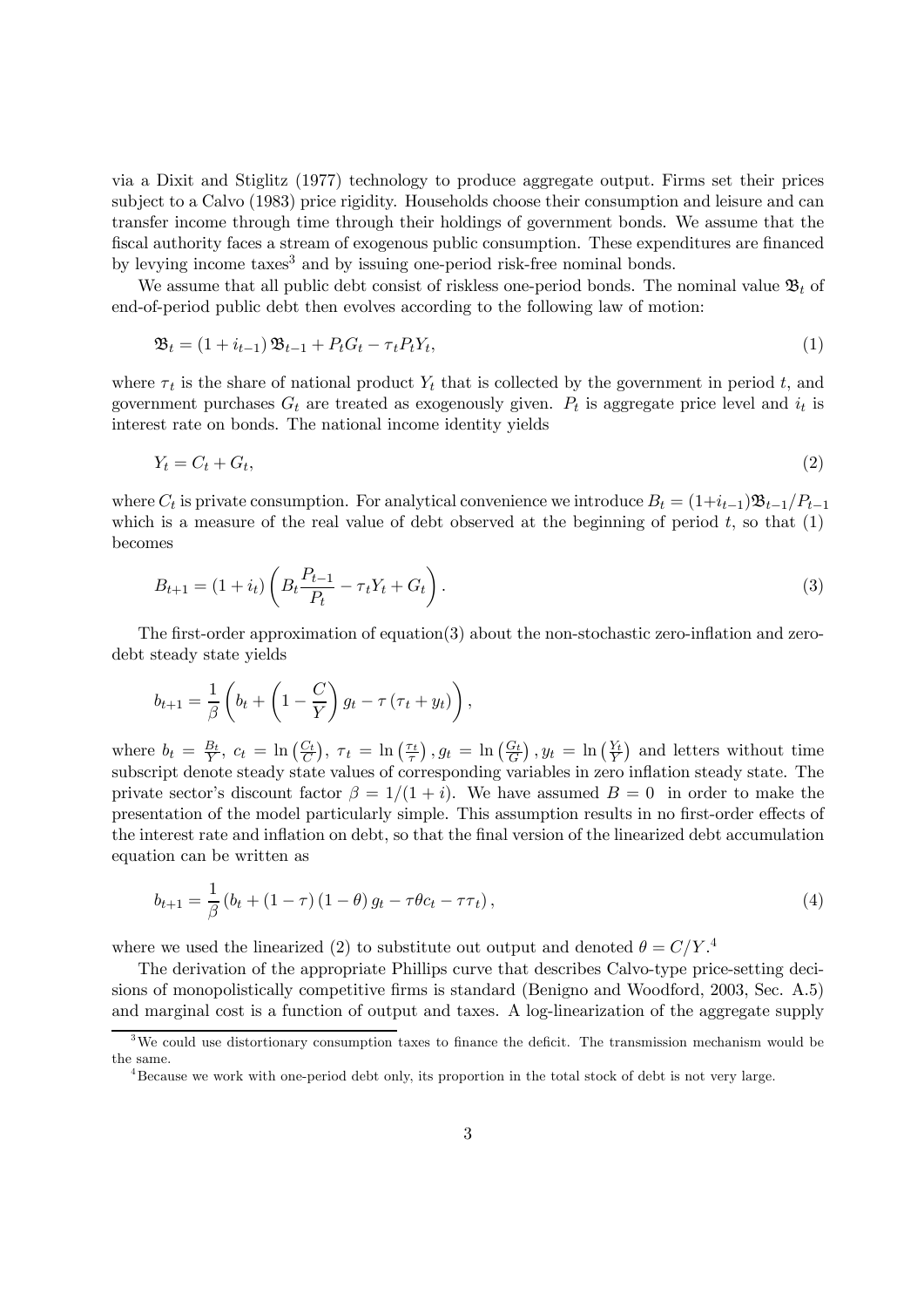relationship around the zero-inflation steady state yields the following New Keynesian Phillips curve

$$
\pi_t = \beta \mathbb{E}_t \pi_{t+1} + \kappa \left( \left( \frac{1}{\sigma} + \frac{\theta}{\psi} \right) c_t + \frac{(1-\theta)}{\psi} g_t + \frac{\tau}{(1-\tau)} \tau_t \right) + \eta_t,
$$
\n(5)

where  $\kappa = \frac{(1-\gamma\beta)(1-\gamma)}{\gamma}$  $\frac{\psi}{(\psi+\epsilon)}$  is the slope of Phillips curve. Parameter  $\gamma$  is Calvo parameter, parameter  $\psi$  is Frisch elasticity of labour supply,  $\sigma$  is elasticity of intertemporal substitution and parameter  $\epsilon$  is the elasticity of substitution between differentiated goods. Cost push shock  $\eta_t$ follows an autoregressive process.

To summarize, the law of motion of the economy can be written as:

$$
c_t = c_{t+1} - \sigma \left( i_t - \pi_{t+1} \right) \tag{6}
$$

$$
\pi_t = \beta \pi_{t+1} + \varkappa c_t + \nu \tau_t + \eta_t \tag{7}
$$

$$
p_t = p_{t-1} + \pi_t,\tag{8}
$$

$$
b_{t+1} = \chi i_t + \frac{1}{\beta} \left( b_t - \chi \pi_t - \tau \theta c_t - \tau \tau_t \right),\tag{9}
$$

where coefficients  $\theta = C/Y$ ,  $\chi = B/Y$ ,  $\varkappa = \kappa \left(\frac{1}{\sigma} + \frac{\theta}{\psi}\right)$ ),  $\nu = \kappa \frac{\tau}{(1-\tau)}$ . Debt  $b_t$  and price  $p_{t-1}$  are endogenous predetermined state variables.

The social loss is defined by the quadratic loss function<sup>5</sup>

$$
L = \frac{1}{2} \mathbb{E}_0 \sum_{t=0}^{\infty} \beta^t \left( \pi_t^2 + \lambda c_t^2 \right). \tag{10}
$$

while the monetary and the fiscal policy makers can have different policy objectives,  $L^J =$  $\frac{1}{2}\mathbb{E}_0\sum_{t=0}^{\infty}\beta_J^tQ^J(\pi_t,c_t,\tau_t,b_t,p_t),\ J\in\{M,F\}$ . Each policy maker knows the laws of motion (4)-(5) of the aggregate economy and takes them into account when formulating policy.

## 3 Monetary and Fiscal Policy Regimes

The social loss is defined by the quadratic loss function  $6$ 

$$
L^{SOC} = \frac{1}{2} \mathbb{E}_0 \sum_{t=0}^{\infty} \beta^t \left( \pi_t^2 + \lambda c_t^2 \right). \tag{11}
$$

while the monetary and the fiscal policymakers can have different policy objectives,  $L^J =$  $\frac{1}{2}\mathbb{E}_0 \sum_{t=0}^{\infty} \beta_J^t Q^J(\pi_t, c_t, \tau_t, b_t, p_t), J \in \{M, F\}$ . Each policymaker knows the laws of motion (6)-(9)  $\sum_{k=0}^{\infty}$  of the aggregate economy and takes them into account when formulating policy.

In what follows we study several policy regimes.

<sup>&</sup>lt;sup>5</sup>The criterion is derived under the assumption of steady state labour subsidy. Here parameter  $\lambda$  is a function of model parameters,  $\lambda = \theta \kappa / \epsilon$ , and  $\epsilon$  is the elasticity of substitution between any pair of monopolistically produced goods.

<sup>&</sup>lt;sup>6</sup>The criterion is derived under the assumption of steady state labour subsidy. Here parameter  $\lambda$  is a function of model parameters,  $\lambda = \theta \kappa / \epsilon$ , and  $\epsilon$  is the elasticity of substitution between any pair of monopolistically produced goods.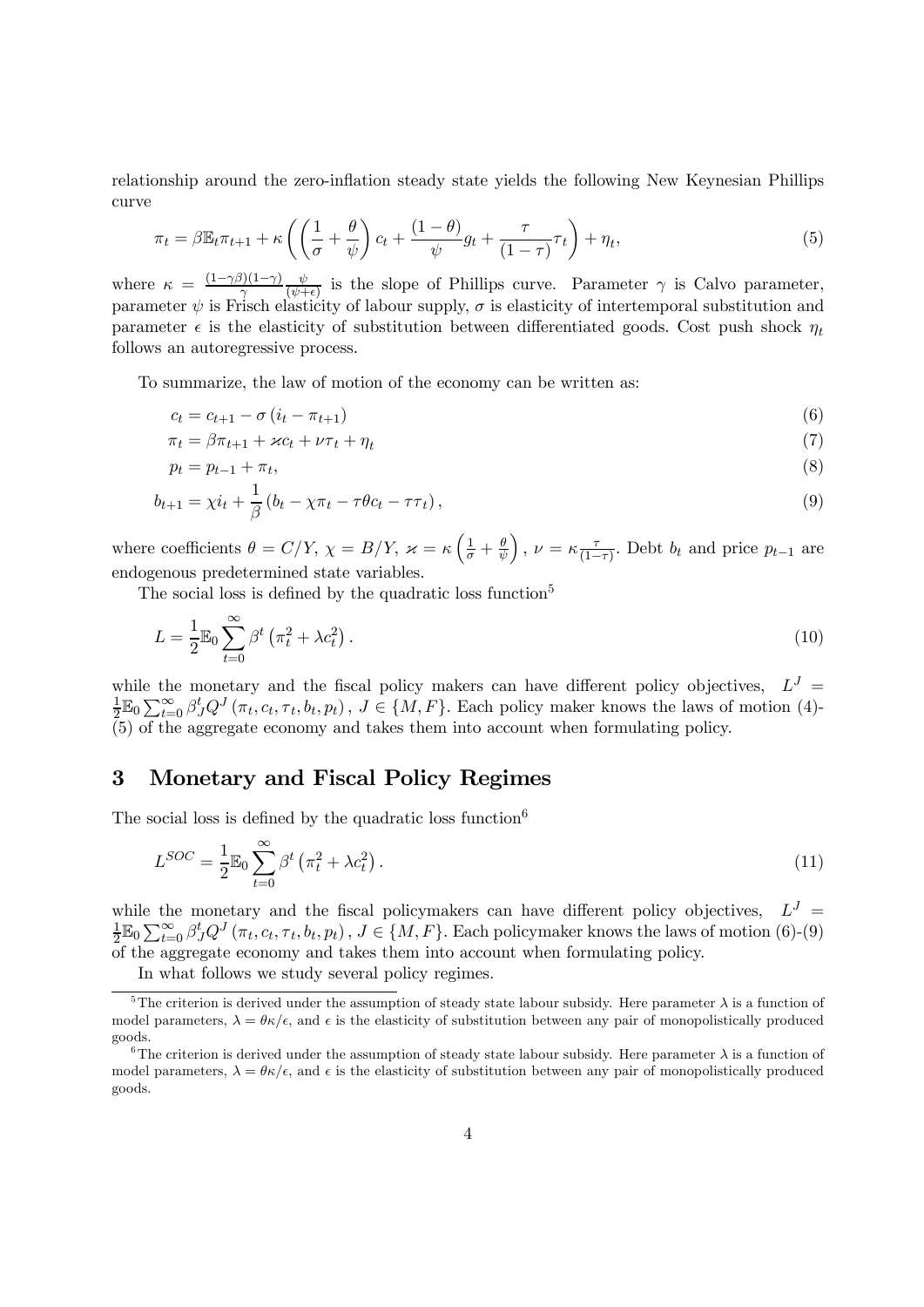Benevolent Commitment Policy Ramsey allocation in the LQ framework minimises

$$
\min_{\{i_t, \tau_t\}} \mathbb{E}_0 \sum_{t=0}^{\infty} \beta^t \left(\pi_t^2 + \lambda c_t^2\right) \tag{12}
$$

subject to constraints  $(6)-(9)$ . This allocation requires full commitment to policies and full cooperation between the authoritioes. In what follows we call this the commitment solution. The commitment solution delivers the highest possible welfare, so the performance of all other policies can be naturally compared with it. In models with debt accumulation the commitment solution is known to generate a unit-root-type behaviour of economic variables, see e.g. Schmitt-Grohe and Uribe (2004).

Benevolent Discretionary Policy The discretionary policy is standard, and discussed in e.g. Backus and Driffill (1986), Oudiz and Sachs (1985), Clarida et al. (1999), and Woodford (2003). Both policymakers cooperate and choose instruments to solve (12) subject to constraints (6)-(9) and a time-consistency constraint. Dicretionary solution is found numerically, using a standard algorithm by Söderlind (1999).

Cooperative Discretionary Price Level Targeting As an additional benchmark case we also consider cooperative discretionary price level targeting, where both authrities jointly minimise the loss

$$
\min_{\{i_t, \tau_t\}} \sum_{t=0}^{\infty} \beta^t \left( \left(p_t - (1 - \alpha) p_{t-1}\right)^2 + \lambda c_t^2\right)
$$

subject to system  $(6)-(9)$  and a time-consistency constraint. This regime is 'intermediate' between the well known benevolent regimes and the regime of our primary interest. Studying it allows us to understand interactions between monetary and fiscal policies better.

Non-Cooperative Discretionary Policy with Monetary Price Level Targeting Motivated by the observation that the monetary policy reaction function is much more transparent and predictable, so a strategic fiscal policymaker is able to take it into account when formulating policy, we assume the regime of fiscal intra-period leadership.

The general LQ RE optimisation problem is explained in details in Blake and Kirsanova (2011). It consists of two steps. First, the the monetary policymaker, who acts as an intra-period follower, minimises its own loss function

$$
L^{M} = \frac{1}{2} \sum_{t=0}^{\infty} \beta^{t} \left( (p_{t} - (1 - \alpha) p_{t-1})^{2} + \lambda c_{t}^{2} \right)
$$

subject to the system of constraints  $(6)-(9)$  and a time-consistency constraint. The monetary policymaker treats the state of fiscal policy parametrically when choosing optimal policy. Second, the the fiscal policymaker who conduscts itself as an intra-period leader, minimises its own loss function

$$
L^{F} = \frac{1}{2} \sum_{t=0}^{\infty} \beta^{t} \left( \pi_{t}^{2} + \lambda c_{t}^{2} \right)
$$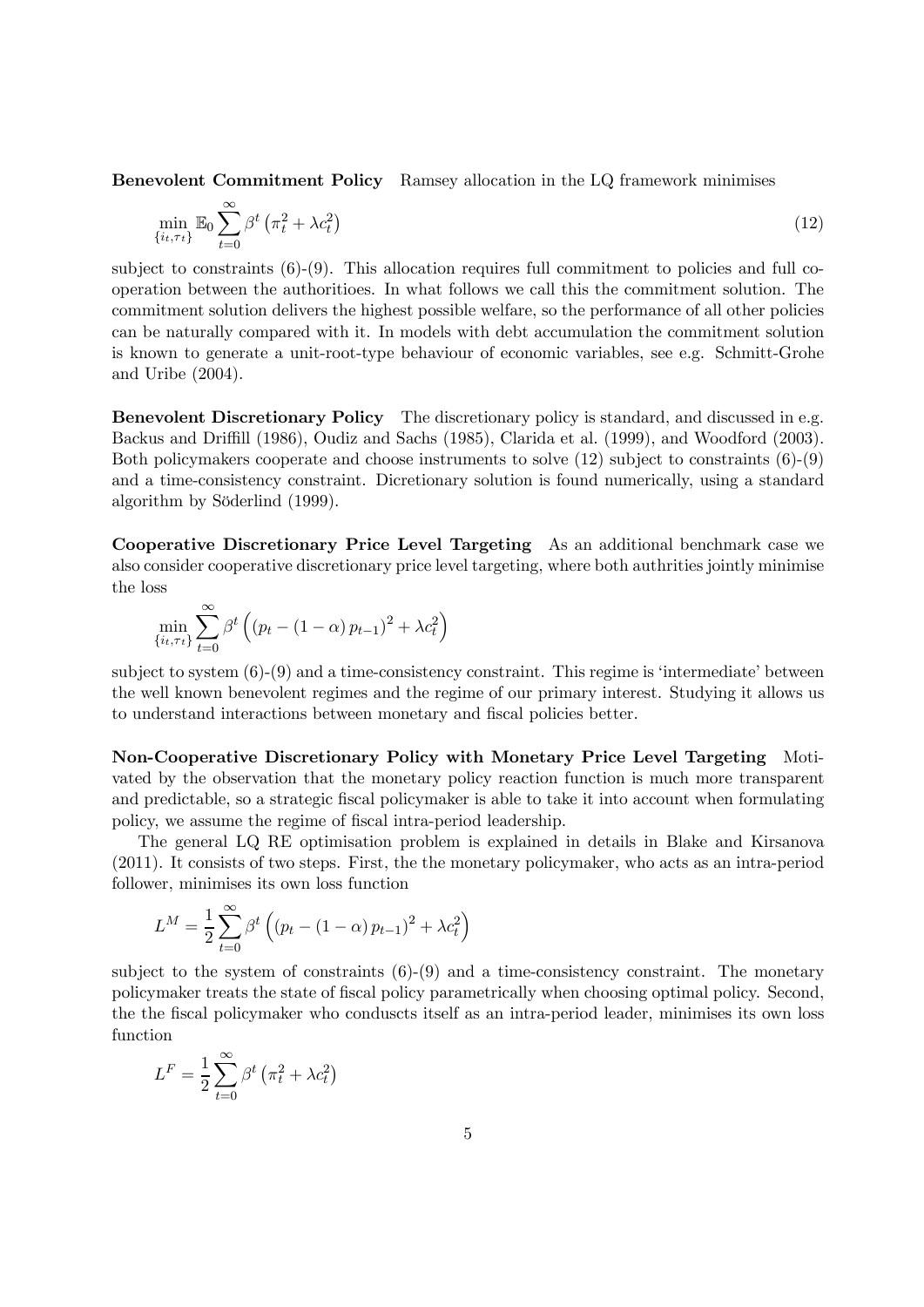subject to the system of constraints  $(6)-(9)$ , the monetary policy reaction function, and a time consistency constraint.

The following assumption follows Clarida et al. (1999) and substantially simplifies the exposition of the model.

Assumption 1 (policy instruments) The monetary policy maker chooses real interest rate  $i_t$ and then, conditional on subsequent optimal evolution of  $c_t$  and  $\pi_t$ , decides on the value of interest rate that achieves the desired  $c_t$  and  $\pi_t$ . The fiscal policy maker uses the tax rate  $\tau_t$  as policy instrument.

In what follows we assume that both policy makers and the private sector know that the decision making is sequential and a different policy maker may be in the office in future periods. We refer to this policy as policy under discretion. Formally, we make the following assumption.

Assumption 2 (policy) Monetary and fiscal policy mix satisfies the following assumptions.

(i) Monetary and fiscal authorities act non-cooperatively.

(ii) Both authorities are assumed to optimize sequentially under time-consistency constraint.

(iii) Each policy maker minimizes its loss criterion in the form:

$$
L^M = \frac{1}{2} \sum_{t=0}^{\infty} \beta^t \left( (p_t - (1 - \alpha) p_{t-1})^2 + \lambda c_t^2 \right)
$$
 (13)

$$
L^F = \frac{1}{2} \sum_{t=0}^{\infty} \beta^t \left( \pi_t^2 + \lambda c_t^2 \right) \tag{14}
$$

where  $\alpha$  measures the degree of price-level-targeting in the monetary policy objectives.

The hybrid price level target monetary policy objective is the same as studied in Roisland (2006) and Batini and Yates (2003). The following assumption substantially simplifies the exposition without the loss of generality.

#### Assumption 3 The model is perfect-foresight deterministic.

In the standard New Keynesian model the only meaningful trade-off for the monetary policy maker is created by cost-push shocks. In contrast, both policy instruments in this model can completely insulate this economy against the cost push shock, but they will face with fiscal consequences of such policy — the effect on debt. In what follows, therefore, we can only consider shocks to debt, if we reinterpret policy instruments as those adjusted for movements needed to eliminate the consequences of cost-push shocks. However, we can go further and only consider the deterministic version of the model where the only disturbance can be generated by initially higher level of debt,  $b_0$ . First, because of certainty equivalence in LQ models all results on stability, existence and uniqueness do not depend on the presence of stochastic component, see Anderson, Hansen, McGrattan, and Sargent (1996). Second, in this model the welfare loss generated by either cost push or debt shocks is simply the normalized loss generated by initial state  $b_0$ . Because of the transformation is monotonic the welfare analysis for the deterministic model applies to its stochastic counterpart. We illustrate the second point in Section 4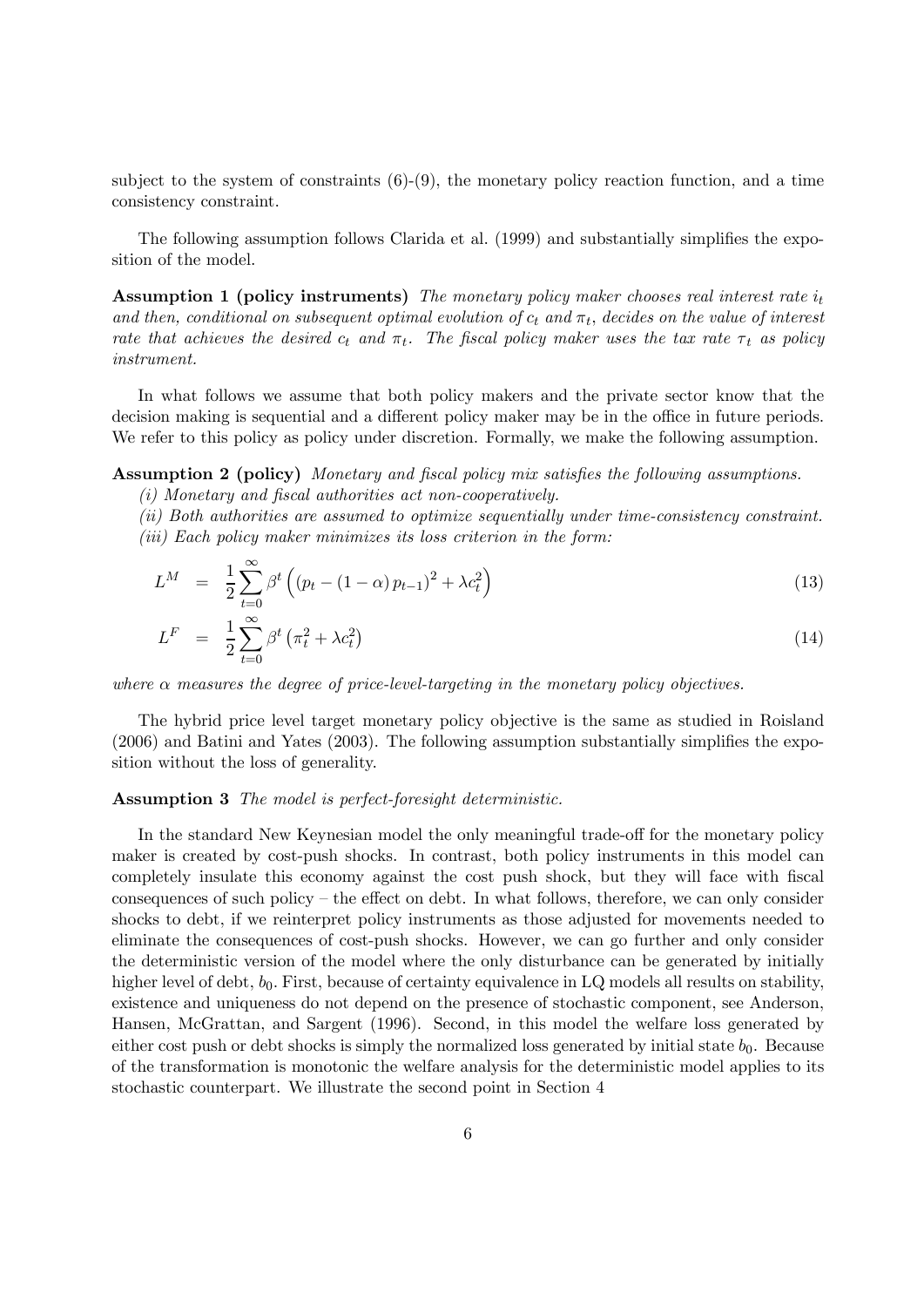#### 3.1 Calibration

This model is highly stylized and involves relatively few parameters. Calibration of  $\beta = 0.99, \gamma = 0.09$ 0.75 and  $\theta = 0.75$  corresponds to the most frequently estimated values of the steady state annual interest rate of 4%, the average frequency of price changes of one year, and consumption to output share of 75%. We calibrate the Frisch elasticity of labour supply  $\psi = 3.0$ , consistent with macro-evidence of Peterman (2012) based on the empirical work which matches volatilities of aggregate worked hours and of wages. The empirical evidence for  $\sigma$  is quite far-ranging from near 0.1 reported in e.g. Hall (1988) and Campbell and Mankiw (1989), to above 1 reported in e.g. Rotemberg and Woodford (1997). Attanasio and Weber (1993, 1995) find that the estimate of  $\sigma$ increases from 0.3 for the aggregate data to 0.8 for cohort data, suggesting that the aggregation, which is implicit in the macro data, may cause a significant downward shift in the estimate of  $\sigma$ . Based on this evidence we calibrate intertemporal elasticity  $\sigma = 0.3$ . The elasticity of substitution between goods,  $\epsilon$ , determines the monopolistic mark up. Chari et al. (2000) argue for a markup of 11% for the macroeconomy as a whole. Rotemberg and Woodford (1997) obtain elasticity of substitution 7.88, corresponding to a markup of 14.5%. We calibrate  $\epsilon = 11.0$ .

## 4 Value of Delegation

We conduct the following policy experiment. Suppose in the initial moment of time the debt to output ratio is above its steady state. How do monetary and fiscal policies stabilise the economy? Figure 2 plots dynamic responses of the economy to a unit-increase in the level of government debt for the following four policy regimes with different level of  $B$ , under fiscal leadership. We first explore the case when debt level is low, then we proceed to high steady state debt level.

I: Cooperation of benevolent policy makers under commitment. This is the first of benchmark scenarios which we discussed in Section 4. As a result of initial disturbance, there is an unexpected raise in government debt. To stabilize the economy, policy makers face two options: balancing the budget at a new higher level of debt, by a permanently increased tax rate which leads to a permanently lowered consumption; or bringing the debt back to its initial level, at the cost of much higher inflation volatility. Benigno and Woodford (2003) and Schmitt-Grohe and Uribe (2004) showed that under commitment, inflation stability outweighs the cost of sustaining a permanently higher debt level. Therefore, the debt under commitment exhibits random walk behavior. To achieve the minimum social welfare loss, government debt level is chosen as the absorber to the shock, rather than inflation. We confirmed this in our impulse responses shown in Figure (1): the level of debt remains permanently higher, tax rate is permanently raised but only to a level which is enough to serve the new higher level of debt, so inflation is pushed-up only slightly, and is brought back within one period; consumption is permanently below its initial level. This regime delivers the lowest level of social loss. The first column in Table 1 which presents the welfare loss in terms of compensating consumption  $-$  the permanent fall in the steady state consumption level, as percentage of steady state consumption, that would balance the welfare gain from eliminating the volatility of consumption and leisure (Lucas, 1987).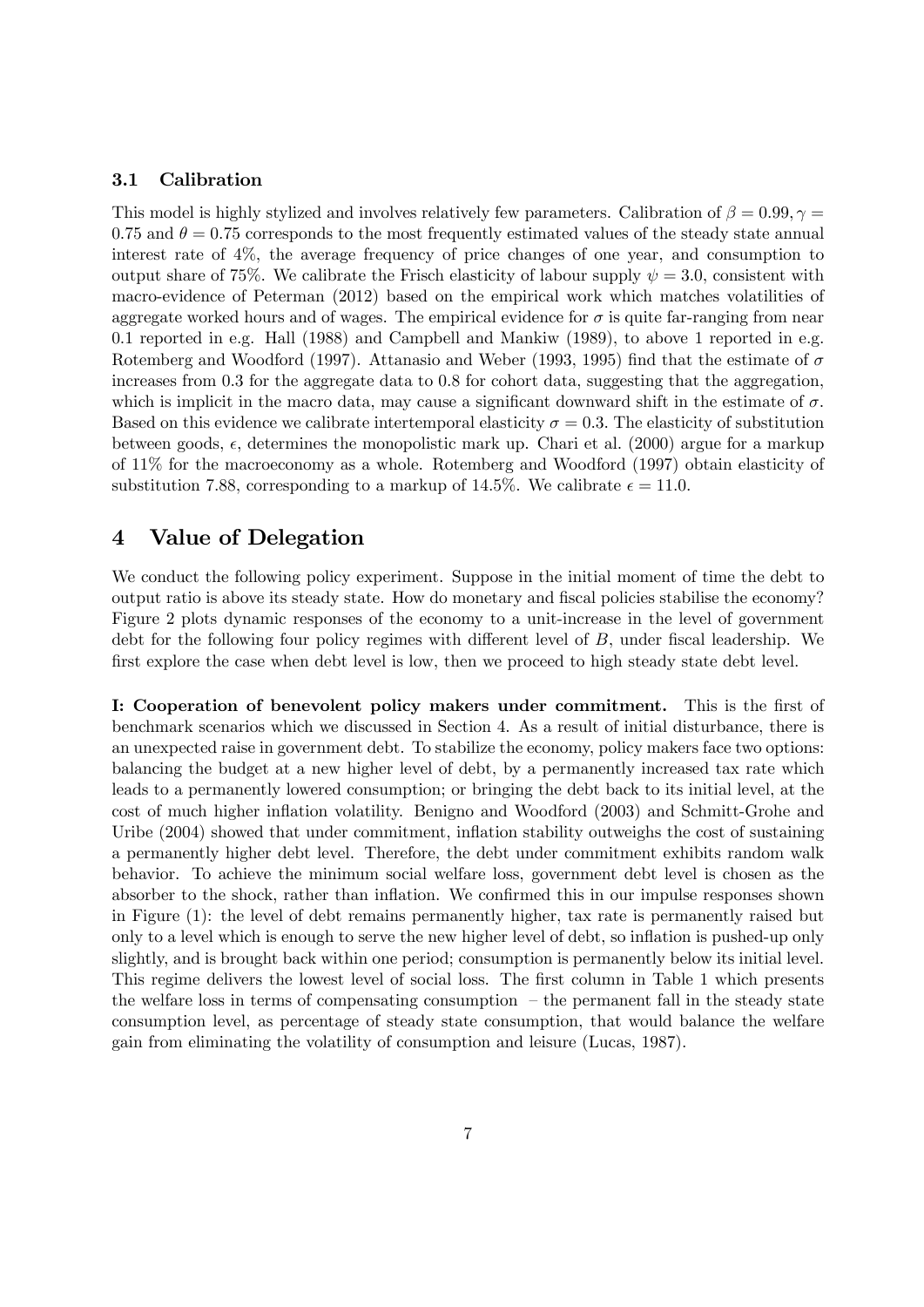

Figure 1: Impulse Responses of an unexpected initial debt level deviation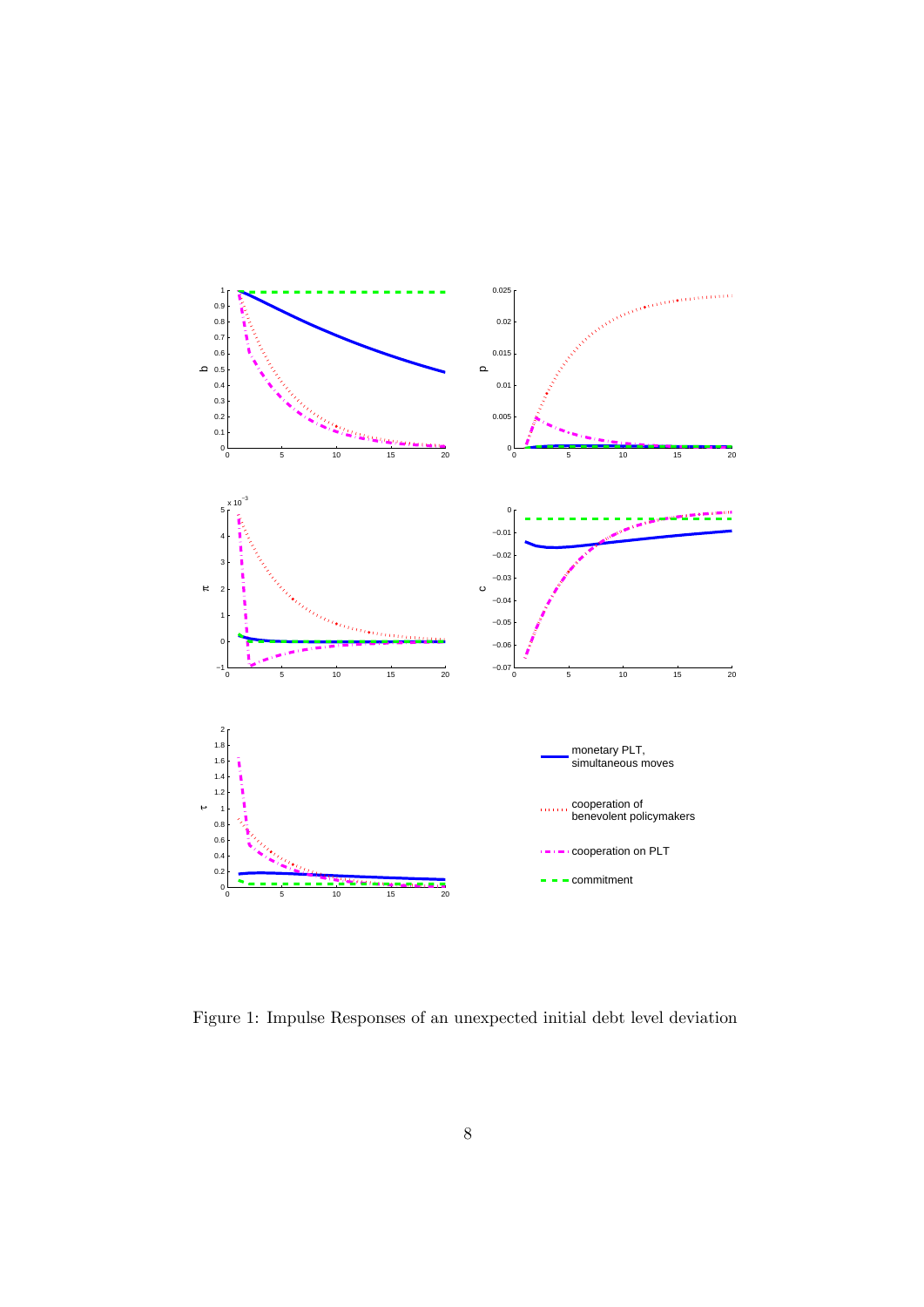Table 1: Social Welfare Loss

|                                                  | Absolute loss, $\%$ of   |                 | Relative Loss, |
|--------------------------------------------------|--------------------------|-----------------|----------------|
|                                                  | steady state consumption |                 | normalized     |
| type of disturbance $\rightarrow$                | initial debt             | cost-push shock | any            |
| Commitment of benevolent policy makers           | 0.0028                   | 0.0117          | 1.000          |
| Discretion of benevolent policy makers           | 0.0471                   | 0.1938          | 16.625         |
| Cooperative PLT under discretion                 | 0.0317                   | 0.1304          | 11.183         |
| Monetary PLT, simultaneous moves $(\alpha = 1)$  | 0.0075                   | 0.0308          | 2.6454         |
| Monetary PLT, fiscal leadership ( $\alpha = 1$ ) | 0.0056                   | 0.0232          | 1.9915         |

II: Cooperation of benevolent policy makers under discretion. In presence of an endogenous pre-determinant state, Markov-perfect discretionary policy is unable to manipulate the private agents' expectation anymore. When a disturbance to debt level happens, the households expect the government to bring debt level back to its original steady state. The change in tax rate will be significantly larger than in the commitment case. Now the private agents' decision on inflation depends on the level of debt, for an unexpectedly increased debt, households expect a higher inflation. The optimal time-consistent policy has to stabilize debt at the original steady state; the expectation of the households is validated. When steady state debt level is zero, stationary equilibrium exists and unique, all relevant economic variables are brought back to the steady state. The base line calibration suggests that a unit-change in consumption is about 10 times more effective than a unit change in tax rate in terms of stabilizing inflation, but nearly equally effective in their effects on debt. Therefore the optimal policy brings debt to the steady state by raising tax rates, and stabilize inflation by reducing demand to lower the marginal costs. The stabilization is relatively slow. Inflation goes back to steady state gradually while price level reaches a new high level and stays. The loss of this policy in consumption equivalent is about 15 times greater than the loss under commitment, see Table 1. Price will be stabilized at a permanently higher level in this regime.

III: Cooperation on price level targeting of discretionary policy makers. If we are to delegate a different target to the monetary policy maker, it is imperative to look at the cooperative delegation first, as usually different targets increase the conflicts between the policy makers and offset the effects of each other's action. This scenario illustrates some important properties of PLT policymaking, which are likely to realize under any type of price-level targeting, whether cooperative or not.

When the price level becomes explicit policy target the private sector recognize that, if inflation is higher than steady state level, the future policy makers will have to arrange for a negative inflation to achieve price stability. No commitment policy plan is required, just the presence of price stability among the targets will lead the future policy makers to generate the path of future endogenous states required for a negative inflation to happen.

In this case, given the same initial conditions, expected future inflation  $(E_t \pi_{t+1})$  is lower than in the scenario of cooperative inflation targeting discussed above. Adjusting their expectation on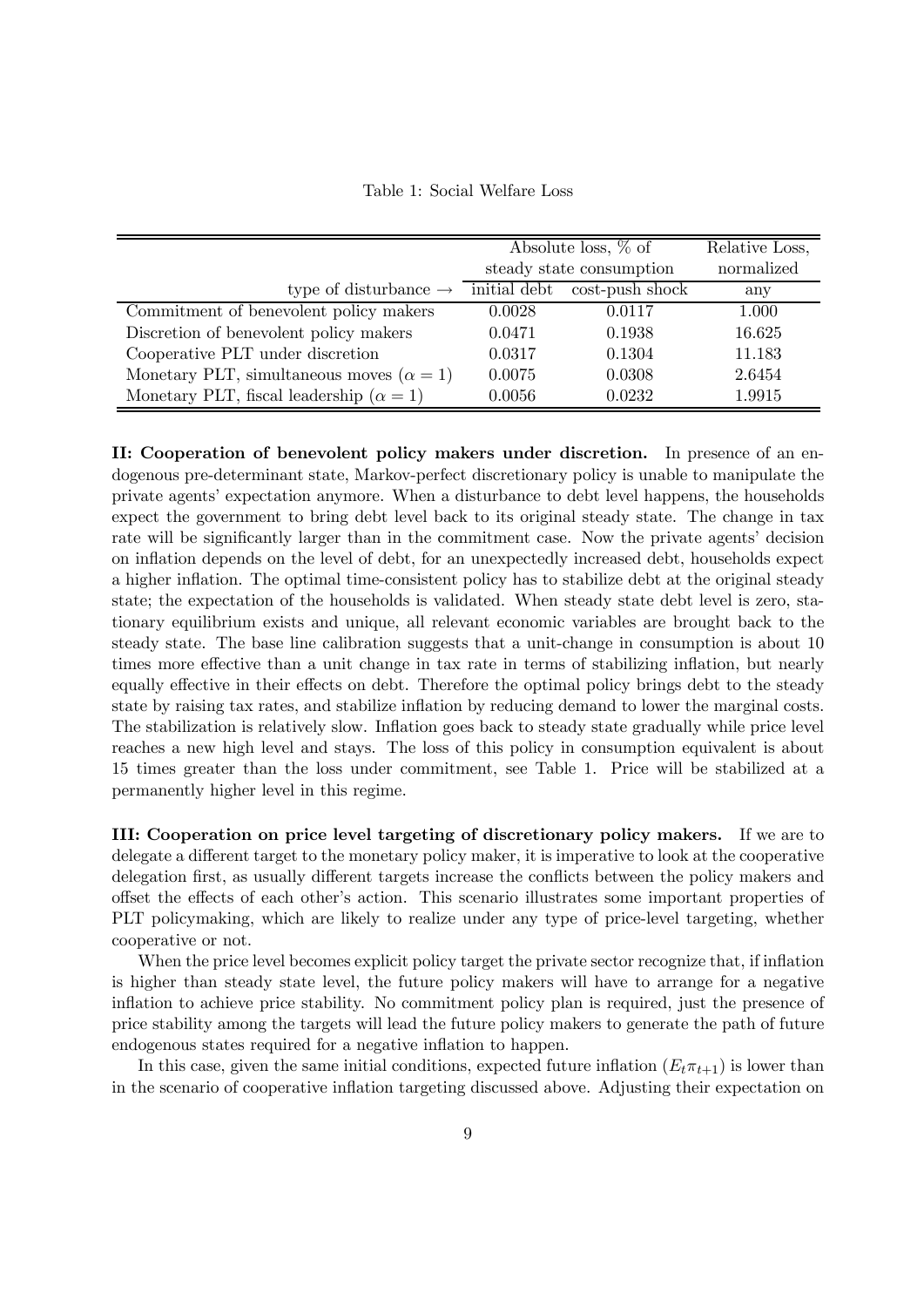next period price with smaller scale, the households react less to the same level of disturbance, which results in less violent current inflation. This is represented by a smaller feedback of inflation on state variables in our system. Moreover, as past period price level is a state variable which will be considered when the firms setting new price, inflation becomes more persistent.

The fiscal policy maker can exploit this to stabilize debt faster, by implementing a tax rate higher than that under inflation targeting, without causing extra increase in current inflation. Due to the lowered future inflation expectation, every same sized increase in tax corresponds to lower level of inflation. Similarly, the monetary policy maker who implements the same reduction in demand, will engineer lower inflation, due to the reduced future inflation expectation. Figure 2 suggests that when steady state debt level is low (first and second and column), the transmission path of consumption in this regime is the same as under both discretionary policy targeting inflation (for any degree of PLT,  $\alpha$ )-only partially pull down inflation. Although changing demand has stronger impact on inflation, volatility of consumption is costly. As the fiscal policy maker cooperates towards the same price level targeting, it is more beneficial to change tax rate for the common target-price stabilization. Figure 2 shows that, compare to the benevolent discretionary case, it is optimal for the fiscal policy maker to increase tax rate initially by more to ensure the first-period reduction in the level of debt, while its cost-push effect on inflation is mitigated by the lower expected inflation; then tax rate drops sharply to a lower level, to deliver the required inflation overshooting baseline. Then tax rate gradually reduces to base-line level, with inflation also gradually increases back. When inflation overshoots, the price level is reduced. With inflation gradually goes back to steady state, the price level converges to its steady state.

The economy converges back to the steady state at the same speed under the price level targeting and under the cooperation of benevolent policy makers. This is apparent from the identical reaction of consumption in both cases taking into account that there is unique rate of convergence of all variables in linear models. The half-lives of both processes are identical.7 Here the welfare gain can only be obtained because of the difference in the magnitude of inflation deviation from the steady state. Table 2 reports numerical values of policy and the private sector reaction functions. The equilibrium feedback of demand on debt is the same in these two scenarios, while consumption feedback negatively on last period price level as well in the latter scenario. The same dynamic path for demand is only possible if debt level is lower during the whole convergence process with price level targeting than with inflation targeting, otherwise consumption would be even lower due to the required action on positive price level. This lower debt is realized optimally by tax rate increase.

Two conclusions follow. First, cooperation on PLT improves the social welfare. By definition price level targeting delivers the long-term price stability. Even if social welfare still only cares inflation stability not price stability, welfare still gains from this regime due to smaller inflation volatility. The essential difference which leads to this improvement comparing to inflation targeting, is that the expectation of future inflation is lowered when policy makers target price level. Although discretionary policy makers cannot affect expectations directly, they can affect the states to achieve their targets. Knowing that the policy makers target price level stability, the private sector expects declining prices following an above steady state inflation, and a negative inflation will happen in the future in order to drive price back, even if there will be another new

<sup>&</sup>lt;sup>7</sup>We can check this numerically, and the result holds for all calibrations of the model.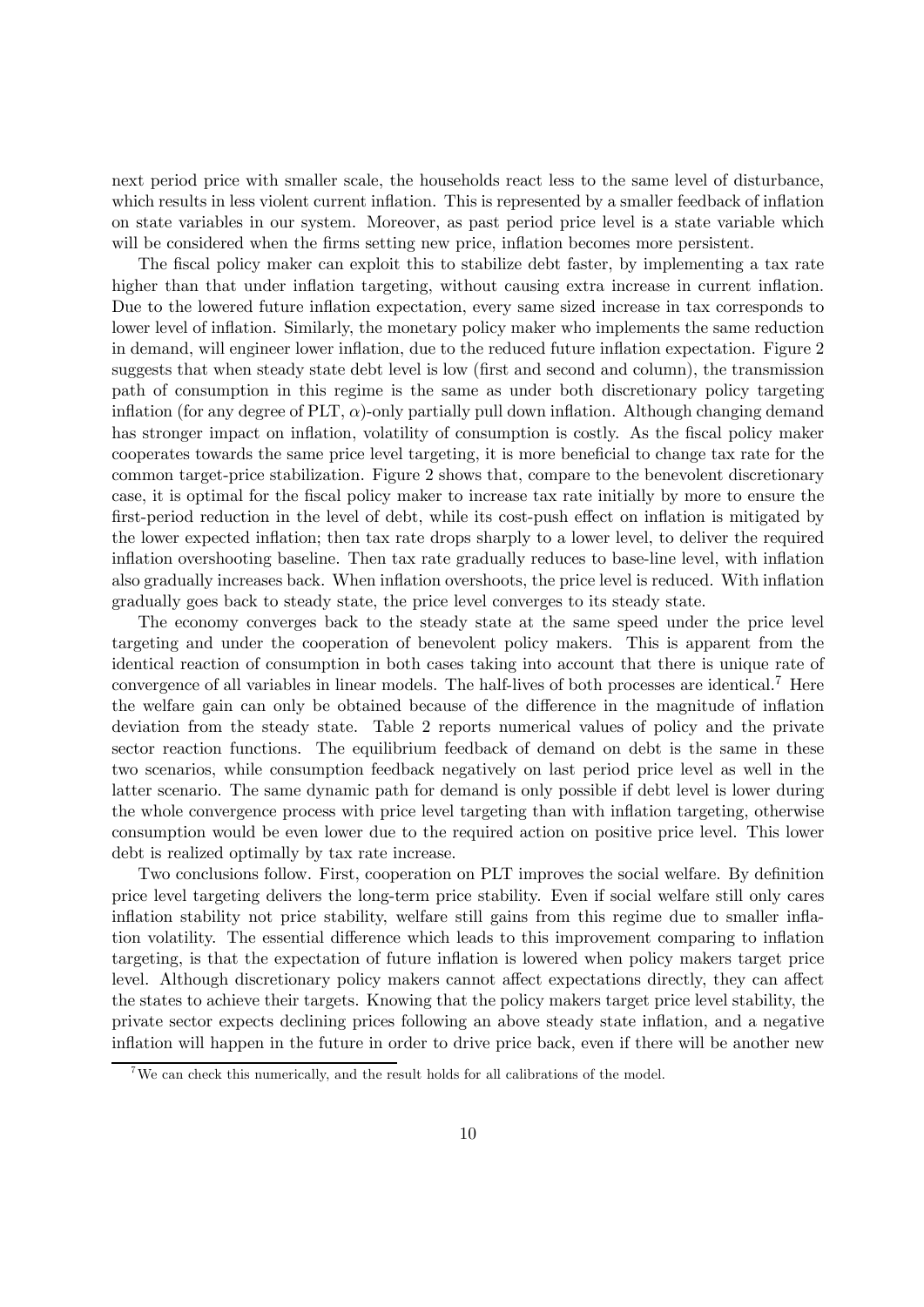| structural form                                                 | reduced form                         |  |
|-----------------------------------------------------------------|--------------------------------------|--|
| $c_t = 0.000 p_{t-1} - 0.033 b_t - 0.037 \tau_t$                | $c_t = 0.000 p_{t-1} - 0.066 b_t$    |  |
| $\tau_t = 0.000 p_{t-1} + 0.192 b_t - 10.269 c_t$               | $\tau_t = 0.000 p_{t-1} + 0.867 b_t$ |  |
| $\pi_t = 0.000 p_{t-1} + 0.005 b_t + 0.065 c_t + 0.005 \tau_t$  | $\pi_t = 0.000 p_{t-1} + 0.005 b_t$  |  |
|                                                                 |                                      |  |
| $c_t = -3.931 p_{t-1} - 0.044 b_t - 0.013 \tau_t$               | $c_t = -2.680p_{t-1} - 0.066b_t$     |  |
| $\tau_t = -117.32p_{t-1} + 1.123b_t - 7.943c_t$                 | $\tau_t = -96.036p_{t-1} + 1.645b_t$ |  |
| $\pi_t = -0.443p_{t-1} + 0.003b_t + 0.036c_t + 0.003\tau_t$     | $\pi_t = -0.804 p_{t-1} + 0.005 b_t$ |  |
|                                                                 |                                      |  |
| $c_t = -7.145p_{t-1} - 0.007b_t - 0.042\tau_t$                  | $c_t = -10.222p_{t-1} - 0.014b_t$    |  |
| $\tau_t = -36.259 p_{t-1} + 0.020 b_t - 10.701 c_t$             | $\tau_t = 73.123p_{t-1} + 0.170b_t$  |  |
| $\pi_t = -0.320 p_{t-1} + 0.000 b_t + 0.045 c_t + 0.004 \tau_t$ | $\pi_t = -0.476p_{t-1} + 0.000b_t$   |  |
|                                                                 |                                      |  |
| $c_t = -5.448p_{t-1} - 0.006b_t - 0.032\tau_t$                  | $c_t = -5.751p_{t-1} - 0.010b_t$     |  |
| $\tau_t = 9.475p_{t-1} + 0.142b_t$                              | $\tau_t = 9.475p_{t-1} + 0.142b_t$   |  |
| $\pi_t = -0.359p_{t-1} + 0.000b_t + 0.042c_t + 0.002\tau_t$     | $\pi_t = -0.565 p_{t-1} + 0.000 b_t$ |  |
|                                                                 |                                      |  |
| $c_t = 0.000 p_{t-1} - 0.0040 b_t + 0.1612 \psi_t$              |                                      |  |
| $\tau_t = 0.000 p_{t-1} + 0.0897 b_t + 159.4472 \psi_t$         |                                      |  |
| $\pi_t = 0.000 p_{t-1} + 0.0003 b_t + 0.9882 \psi_t$            |                                      |  |
|                                                                 |                                      |  |

Table 2: Agent's reactions in discretionary equilibrium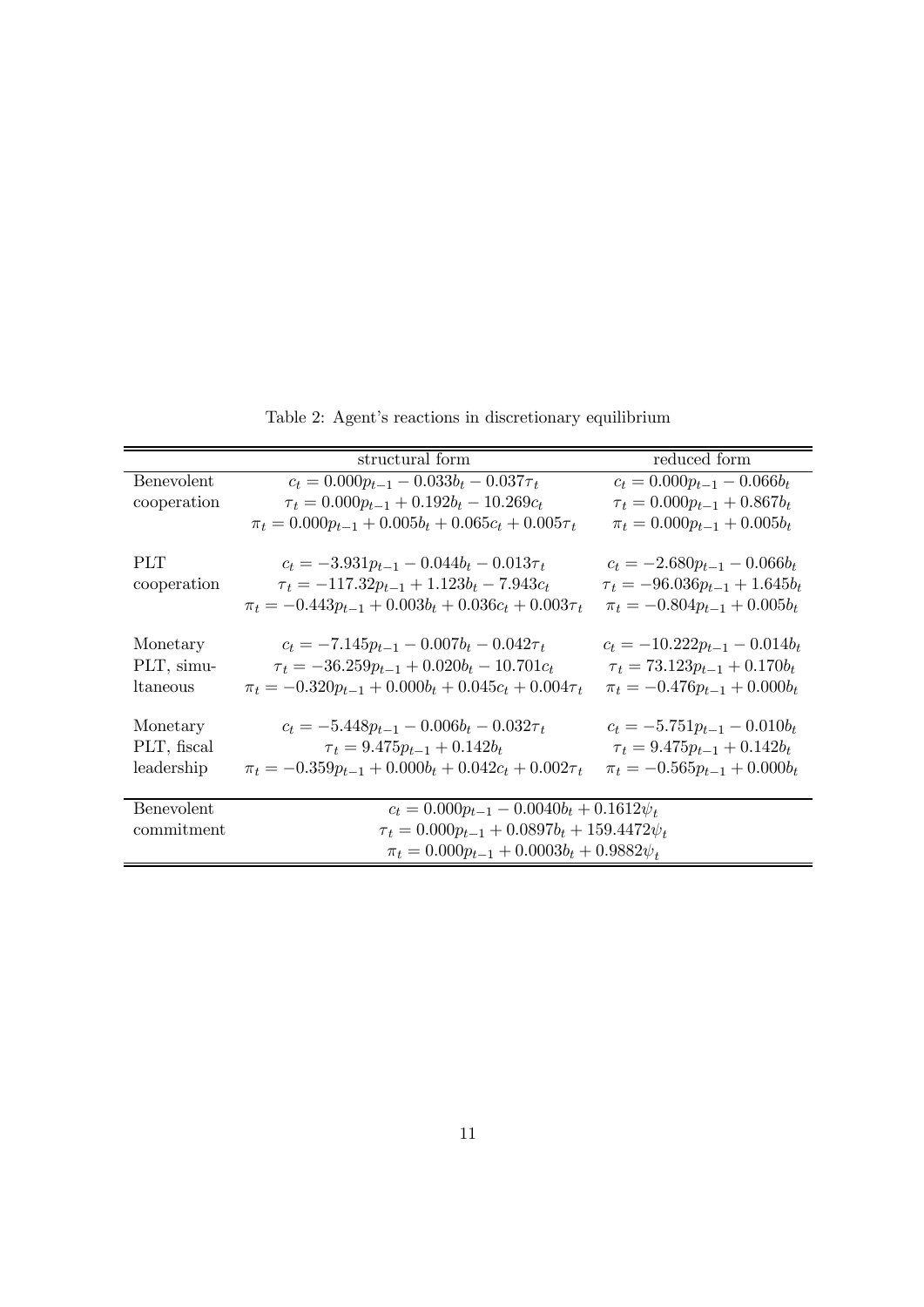policy maker re-optimize in the next periods, as long as they still undertake price level targeting. This results in lower expected inflation set by price-setters, which improves the welfare.

Second, fiscal policy plays important role in achieving price stability. The required inflation overshooting is generated by a tax cut, together with the reduction in consumption. This is only possible if the fiscal policy maker also targets the price. Additionally, the initial-period increase in taxes leads to lower level of debt in all consequent periods, which helps to lower inflation and prevents consumption to fall more. As shown in Table2, inflation is positively related to the debt level while consumption reacts to debt negatively. The parameters in these two regimes are very close; therefore a lower debt level leads to smaller volatility in both consumption and inflation, which means higher welfare. The initial-period increase of inflation due to higher taxes is outweighed by a reduction of inflation in the following periods caused by expectations of negative future inflation. The initial inflation is not higher than that in the inflation targeting case, hence no extra cost occurs.

Following the intuition from Blake and Kirsanova (2011), that non-coincide policy objectives may lead to one strategic policy maker tries to offset some actions of the other policy maker, we would expect the welfare worsened comparing to the case with only central bank is assigned price level targeting. However, in the following analysis, we show that our case counters this conventional intuition: different targeting can improve social welfare.

IV: Monetary price level targeting. In this Section we study the case when the policy makers have different objectives: the discretionary fiscal policy maker remains benevolent, while the discretionary monetary policy maker targets the price level to some degree (the degree is measured by parameter  $\alpha$  in objective (13)). We firstly focus on comparing the delegation merits, so we consider the case of pure price level targeting  $(\alpha = 1)$  and both policy makers optimize simultaneously. Table 1 demonstrates that the social welfare loss with pure PLT  $(\alpha = 1)$  is greatly reduced: it is only 25% of the loss under the cooperative price level targeting. This is despite the main component of the social loss is the inflation volatility, and the reduction of inflation volatility was helped by fiscal policy maker who now does not have an incentive to do the same.

It is instructive to compare all the impulse responses in this case to those in benevolent discretion and under discretionary PLT cooperation. We plotted the dynamic responses of the economy to an initial increase in debt, see Figure 1. The monetary price level targeting is assumed to be strict, with  $\alpha = 1$ . All dynamic responses of monetary policy targeting price level with inflation targeting fiscal policy are plotted using the solid line. Figure 1 shows that when monetary policy targets price level and fiscal policy targets inflation, the transition path is the closest to the benchmark commitment case.

Recall that in the time-consistent equilibrium the future inflation is a function of future states. As soon as any policy maker targets the price level, the price-setting private sector knows that any positive current inflation will be followed by a dynamic path of predetermined states such that demand will be sufficiently lowered to make it optimal for a firm to set negative inflation in the future. This expectation results in optimal firms decide to set initial inflation lower than inflation targeting regime, for same level of marginal cost, cet. par.

Table 2 shows that when only monetary policy targets price level, demand is far more sensitive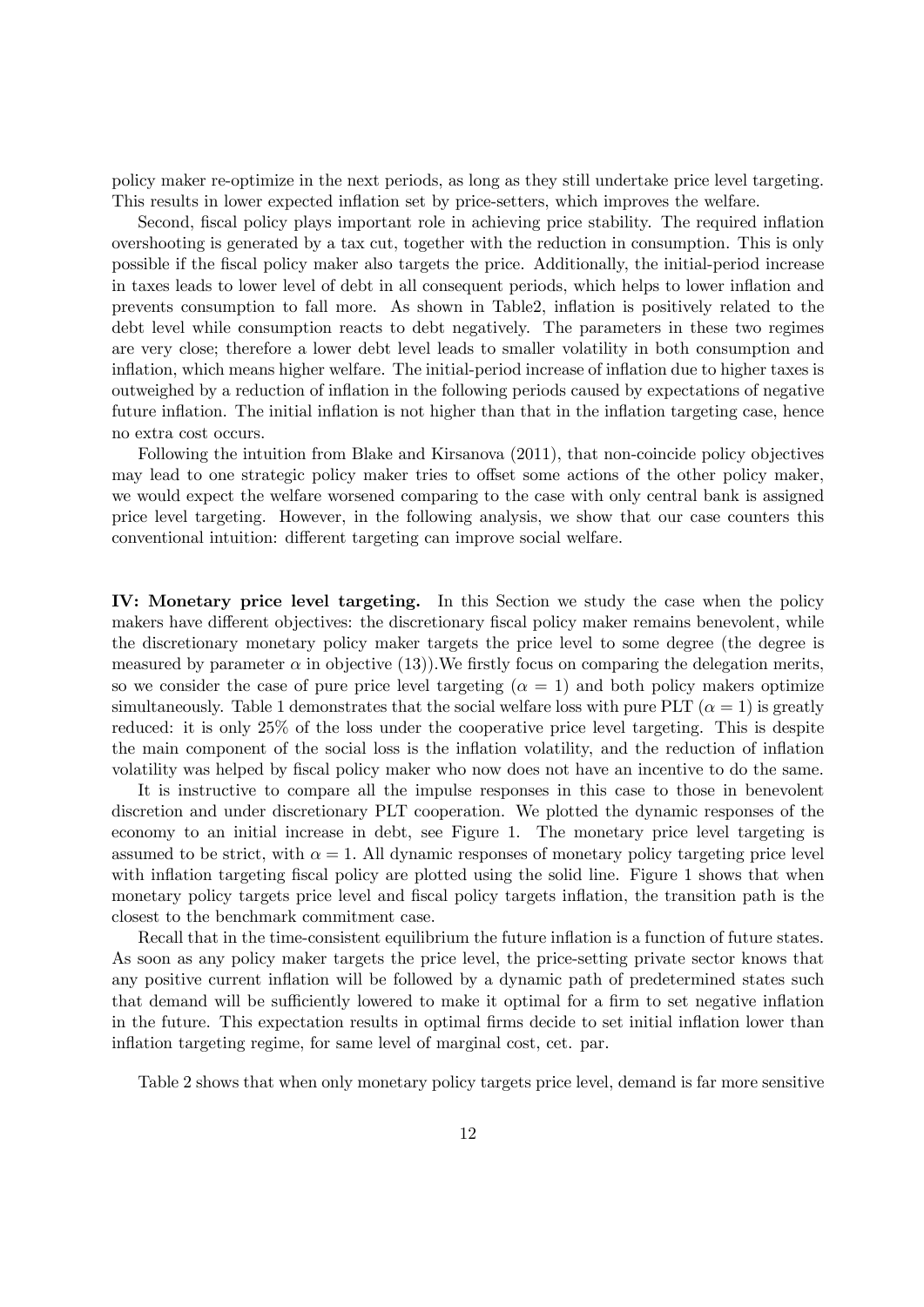to price level deviation. Fiscal policy maker knows that cost-push inflation due to tax raise will cause a strong monetary reaction. To ensure price stability, an inflation overshooting is required, which will cause larger inflation volatility and demand reduction, both harm the inflation targeting fiscal policy's benefit. Fiscal policy maker's expectation of monetary policy's stronger reaction to cost-push inflation makes it optimal to set a smaller feedback of tax on debt deviation, leading to a slower return of debt. The resulted cost-push inflation is relatively small and price is stabilized by the monetary policy maker. To bring the future inflation below the base line to achieve the price-level target, monetary policy maker reduces demand by a relatively smaller amount but keeps consumption below the steady state level for a sufficiently longer time. Due to the expectations effect and moderate cost-push inflation, the required fall in demand is not too large. The tax rate has to stay high for a long time, to offset the effect of demand on debt and ensure the debt stabilization.

In this regime, the different targets actually prevent policy makers' volatile behaviors which would lead to large fluctuations. Each policy authority expects the other will react to its own action stronger, causing significant loss to them. It is optimal to avoid the large volatility by moving the policy instruments carefully and gently. To reduce fluctuation in inflation, it is better for fiscal policy to adjust tax rate only at a small scale, to avoid a big overshooting of the inflation. Households with rational expectations understand these, and set a lower inflation accordingly. The policy makers and the economic variables behave more like under commitment regime. As a result, there is a substantial welfare gain, as inflation and consumption remain close to the base line for the whole period of adjustment.

In this case, expected future inflation can still be lowered due to monetary policy targeting price level. On top of this beneficial influence, the inflation targeting fiscal policy maker prefers to avoid inflation overshooting by not changing tax as violently as before. Therefore, this further gain of welfare, comparing to the case with both policy makers targeting price level, is due to fiscal expectation towards monetary policy. Therefore an inflation targeting fiscal policy maker tries to avoid the inflation variance due to overshooting by not starting the fight with the monetary policy maker, who will be determined to produce the overshooting large enough for price stability.

To summarize, the fiscal policy maker acts as an intra-period leader and anticipates the relatively low future demand which will be generated in response of current high taxes, it therefore decides not to raise taxes by much and avoids the fight with the monetary policy maker despite the difference in targets. Under fiscal leadership, the benefit of price level targeting can be captured with only a small weight.

## 5 Value of Leadership

In the previous section we demonstrated that the large welfare gain observed under the monetary PLT was merely the result of expectations of the price setters that any current inflation will have to be followed by a period of low demand and (optimally set) negative inflation. The substantial gain was achieved despite the non-cooperative behavior with different objectives of the two policy makers, and potential incentives of the two policy makers to offset each other's actions in the regime of simultaneous moves. In this section we investigate the effect of intra-period leadership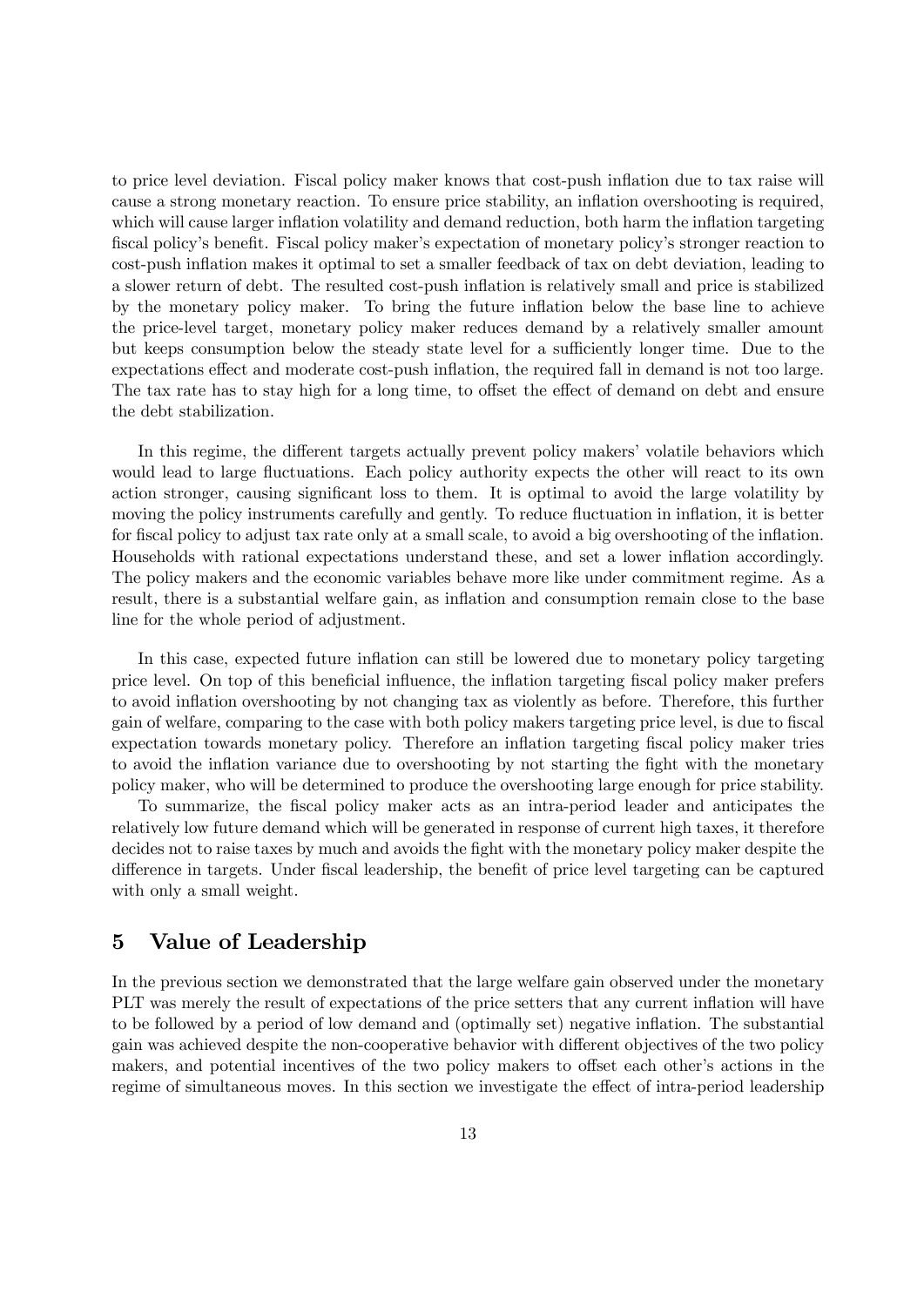

Figure 2: Dynamic Responses in Discretionary Regimes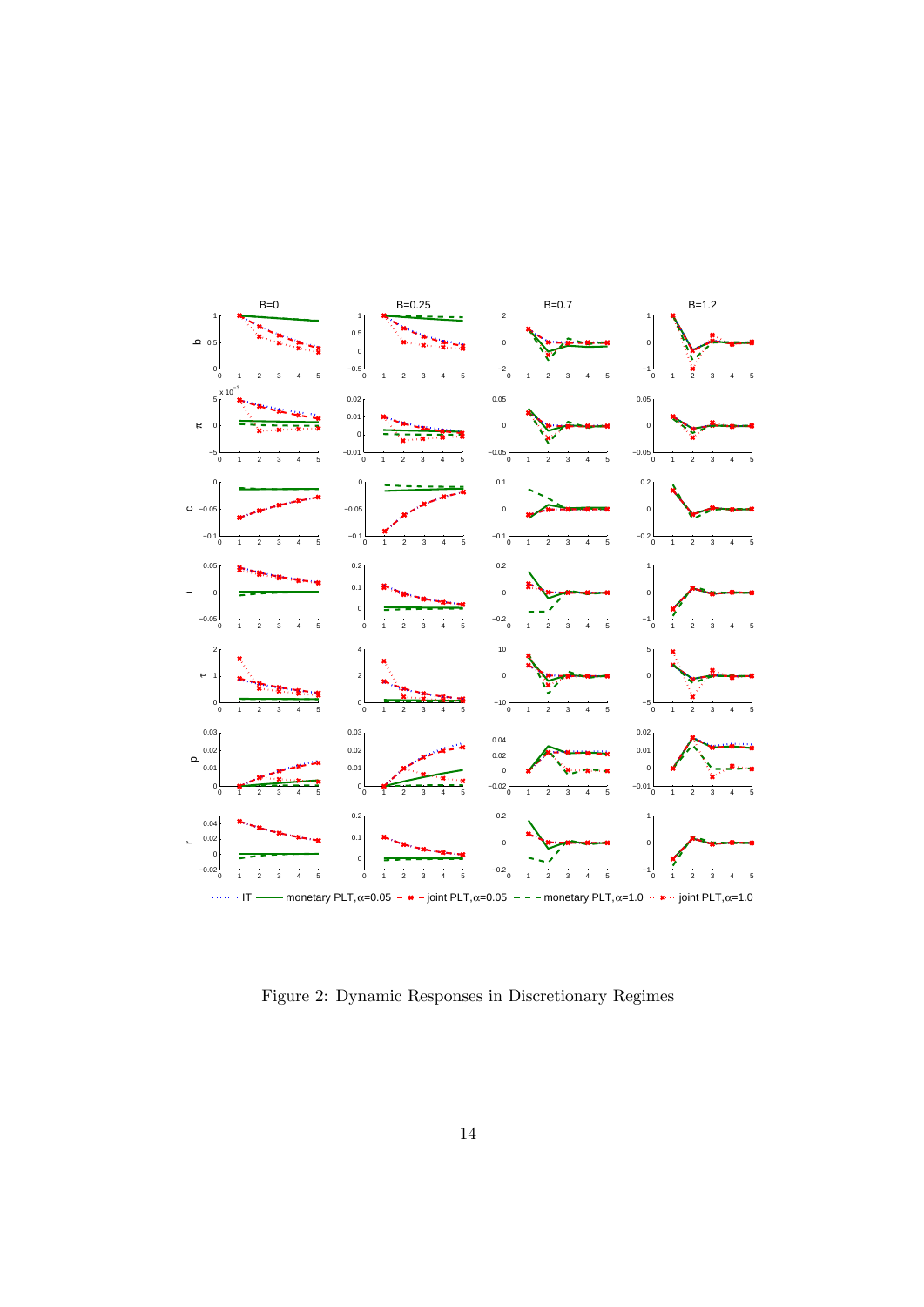

Figure 3: Welfare loss under different leadership with different degree of PLT

on social welfare, with different weight on price level and inflation to check the intermediate regimes.

Figure 3 plots the social welfare loss for three regimes, cooperative PLT regime and two monetary PLT regimes as function of the degree of price level targeting,  $\alpha$ . One of these two monetary PLT regimes is with the intra-period fiscal leadership; the other characterizes both policy makers making decisions simultaneously. The loss values are renormalized so that the zero loss level corresponds to the loss under commitment, while the level of one corresponds to the loss under discretionary cooperation of benevolent policy makers.

Two observations are apparent. First, the regime of fiscal leadership substantially outperforms all other PLT regimes. Second, the graph of loss in the regime of simultaneous shows that, with a positive  $\alpha$  the initial gain of introducing PLT is quickly increasing until  $\alpha \simeq 0.05$ , then the increase in gain is substantially slowed down until  $\alpha \simeq 0.1$  before the loss is relatively quickly and steadily reduced achieving its global minimum in the strict PLT regime with  $\alpha = 1$ .

In order to understand these results, we plot dynamic responses to a unit-increase level of debt in the initial period in Figure 4. We plot responses for three values of  $\alpha = \{0.05, 0.1, 1.0\}$ . Each panel contains impulse responses for three regimes: cooperation of benevolent policy makers, monetary PLT under fiscal leadership, monetary PLT with simultaneous moves.

There are two effects of higher degree of PLT,  $\alpha$ : 1) the expectation effect of price level targeting and 2) the effect of different policy objectives of the two policy makers.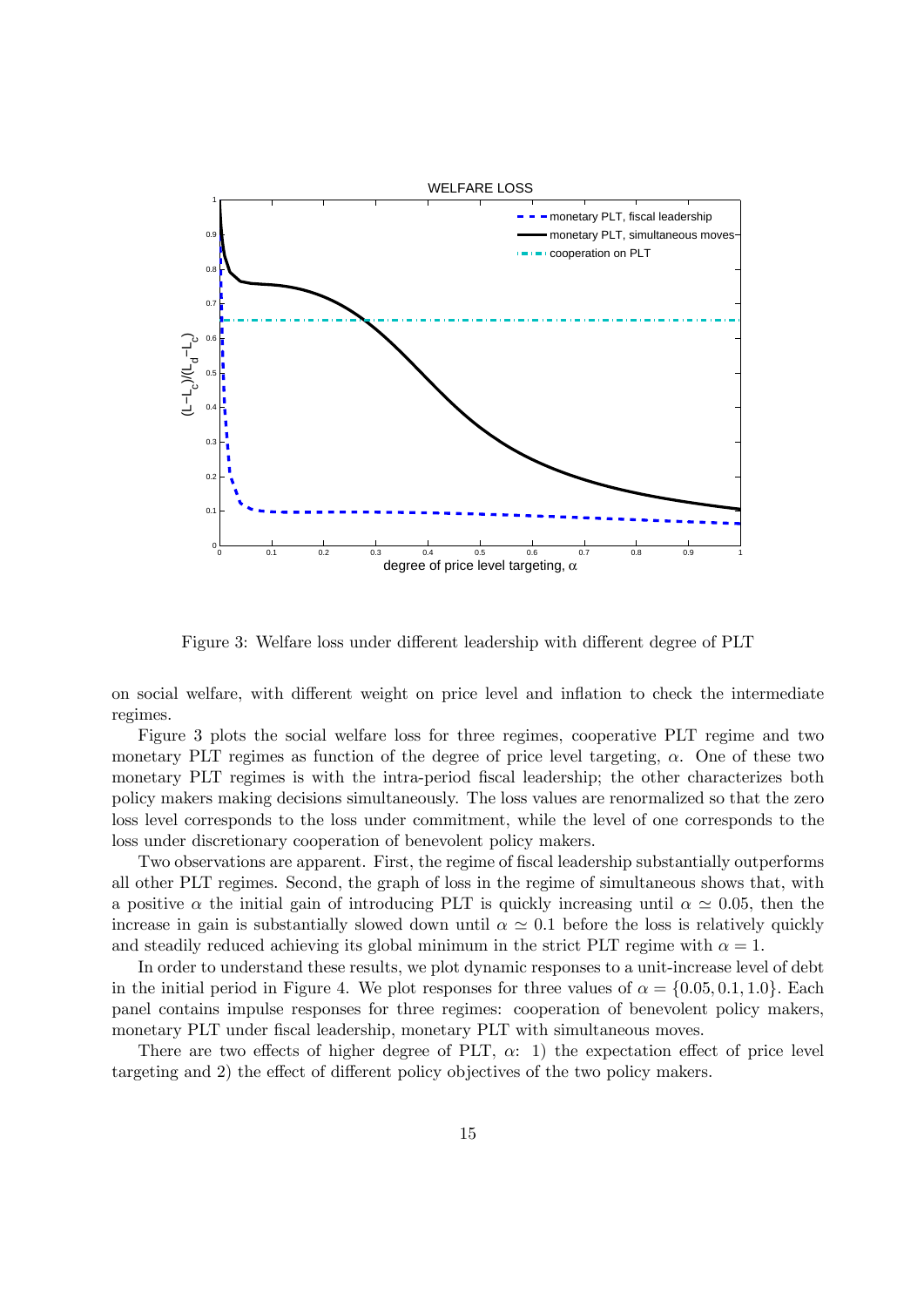

Figure 4: Impulse Responses after initial debt deviation with different degree of PLT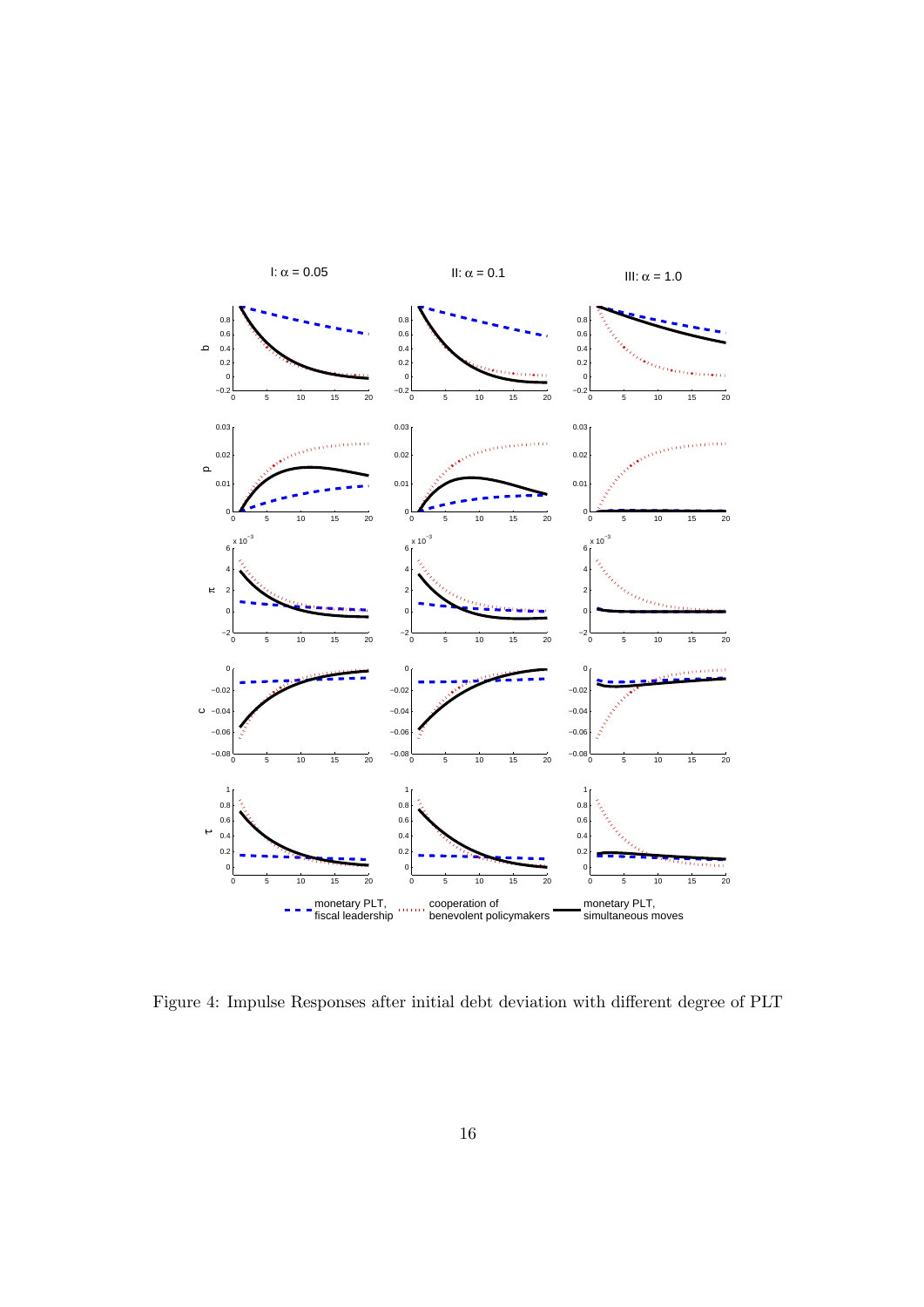We discuss the monetary PLT with simultaneous moves first. With small  $\alpha$ , the monetary policy maker has to deliver the overshoot of the inflation eventually, but with little motivation to sacrifice with dramatic inflation fluctuation. Both policy makers expect the other behave similar to under cooperation benevolent case, as the similar objectives: to stabilize the economy the fiscal policy maker raises taxes slightly less than in the cooperation case, because the fiscal policy maker takes into account the expectations of the private sector which are affected by the future negative inflation.

Once the degree of the price level targeting  $\alpha$  increases further, the incentives of the two policy maker to offset each other's actions increase in the regime of simultaneous moves. With higher  $\alpha$ , the fiscal policy maker raises taxes by more and keeps them high, the monetary policy maker generates lower demand and keeps it low. As a result, inflation does not rise by much in the initial moment, but a long period with large negative inflation is generated. There is practically no extra welfare gain relative to the case with  $\alpha = 0.05$ , as the high welfare loss of the prolonged period of negative inflation and low consumption nearly outweighs the gain of the lower initial-period inflation.

With further increase in  $\alpha$  the fight between the two policy makers in the regime of simultaneous moves becomes counterproductive. Stronger monetary and fiscal response would create a greater negative inflation, and smaller initial increase in inflation, but to keep the price level stability the integral under the graph of inflation should be equal to zero. In order to engineer this, and given temporarily higher taxes, the monetary policy maker has an incentive to lower initial demand less but keep it positive and small in the future for infinitely long time. Conversely, with not too low current demand, the fiscal policy maker will choose not to increase taxes too high; a moderate increase in taxes will not create inflation and is sufficient to stabilize the debt.

However when the fiscal policy takes action before monetary policy, the tax rate is raised by much less in all these cases with different values of  $\alpha$ . Because the fiscal policy maker takes monetary reactions into account and knows that higher taxes will only result in lower demand, but similar inflation, while a moderate tax can avoid demand fall by too much. The fiscal leadership can completely avoids the fight between policy makers we described before in the simultaneous case, and takes most of the advantage of PLT from a small  $\alpha$ , when increasing  $\alpha$  this gain stays. When the fiscal policy maker targets inflation but not price level at all, fiscal instrument will not be used to deliver inflation overshooting, and it is the monetary policy maker who will have to deliver the future negative inflation. Moreover, the fiscal policy maker is unwilling to raise taxes as high as in the case of benevolent cooperative policy makers. Such an increase would result in cost-push inflation, the monetary policy maker would have to reduce demand by more than in the case of inflation targeting cooperation, so the overall result for the fiscal policy maker would be worse.

However, stabilization of inflation in a time-consistent way requires stabilization of debt, so the fiscal policy maker does raise the tax rate. This increase in taxes results in debt reduction with relatively small consequent increase in inflation. The monetary policy maker responses to this raise in inflation by more than in the benevolent case, to reduce demand and bring the future inflation below the steady state line. Expectations of this result in lower present inflation.

As a result, inflation does go up, but by much smaller amount than in other regimes. The monetary policy maker does generate negative inflation, but with a substantial delay; inflation remains negative for a long time, but the size of this negative bias is relatively small. Therefore,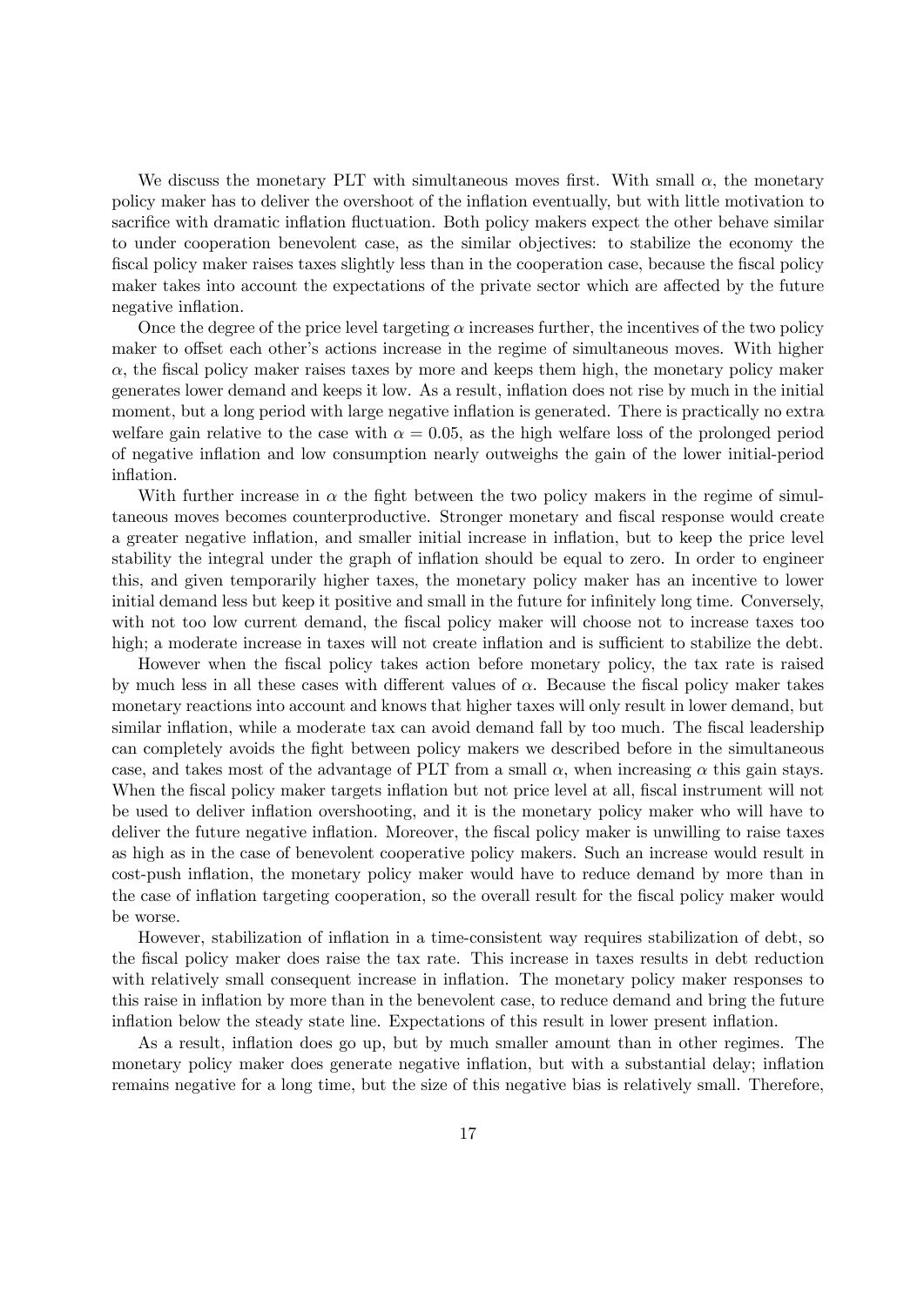there is a large social welfare gain.

Figure 3 demonstrates that although the maximum welfare gain is achieved with strict PLT  $(\alpha = 1)$  the loss is relatively flat in  $\alpha$ . This shape of the loss is easy to understand. Once  $\alpha > 0$ the negative inflation is inevitable and the described above mechanism is at work. This leads to a sharp immediate reduction in the strength of policy responses and in large welfare gains.

When with fully price targeting monetary policy, fiscal leadership delivers better welfare than simultaneous moves. In the former case, fiscal policy knows that if tax rate does not increase a lot, monetary policy as the follower has no incentive to generate a large reduction in consumption to let inflation overshoot more. However in the case of simultaneous moves, fiscal policy expects the monetary policy expecting a higher tax rate so will reduce the demand in order to pull the inflation to a negative level, it is optimal for fiscal policy to validate this expectation by increase tax rate by more than the value in the fiscal leadership case.

To summarize, the fiscal policy maker acts as an intra-period leader and anticipates the relatively low future demand which will be generated in response of current high taxes, it therefore decides not to raise taxes by much and avoids the fight with the monetary policy maker despite the difference in targets.

The price level targeting brings two major effects to the economy: long term price stabilization and short term inflation fluctuation in the form of overshooting. With rational expectations, a pure price level targeting can actually lower this inflation fluctuation due to the lowered expected future inflation. Two factors decide the volatility: how forceful the policy maker is to deliver the overshooting for price stability, which increases with the weight on price level target; and how much of the future inflation expectation can be lowered, which is also increasing with the weight of price level target. They increase at different rate. In simultaneous movement setting, in a small range of alpha, the loss of fluctuation from overshooting can go up with increasing alpha, until the expectation effect catches up (which lowers the fluctuation). While under fiscal leadership, the benefit of price level targeting can be captured with only a small weight.

## 6 Impact of steady state level of debt

Up till now we have analyzed the impact of PLT under different regime but all under the assumption of zero steady state debt level, which is far-fetched in current economy. In order to understand if the merit of price level targeting remains with higher level of steady state debt, in this Section we compare the impulse responses of economic variables with three different positive level of debt to our previous results.

The first column shows the cases we discussed before with  $B = 0$ . Then we increase B by a small value  $(B = 0.25)$ , the transmission paths behave similar as before but fluctuate to a larger scale: the pure monetary PLT delivers the results closest to the commitment benchmark case (MISSED CURVE) comparing to all the other regimes we considered, followed by monetary PLT with  $\alpha = 0.05$  showing that even just a small degree of PLT can help to reduce most of the stabilization bias.

However, when  $B$  is raised to 0.7 and higher in our framework, the direction of the impact of monetary fiscal interactions start to change. See the last two columns in Figure 2. If the fiscal policy maker does not raise taxes it knows that the monetary policy maker will be forced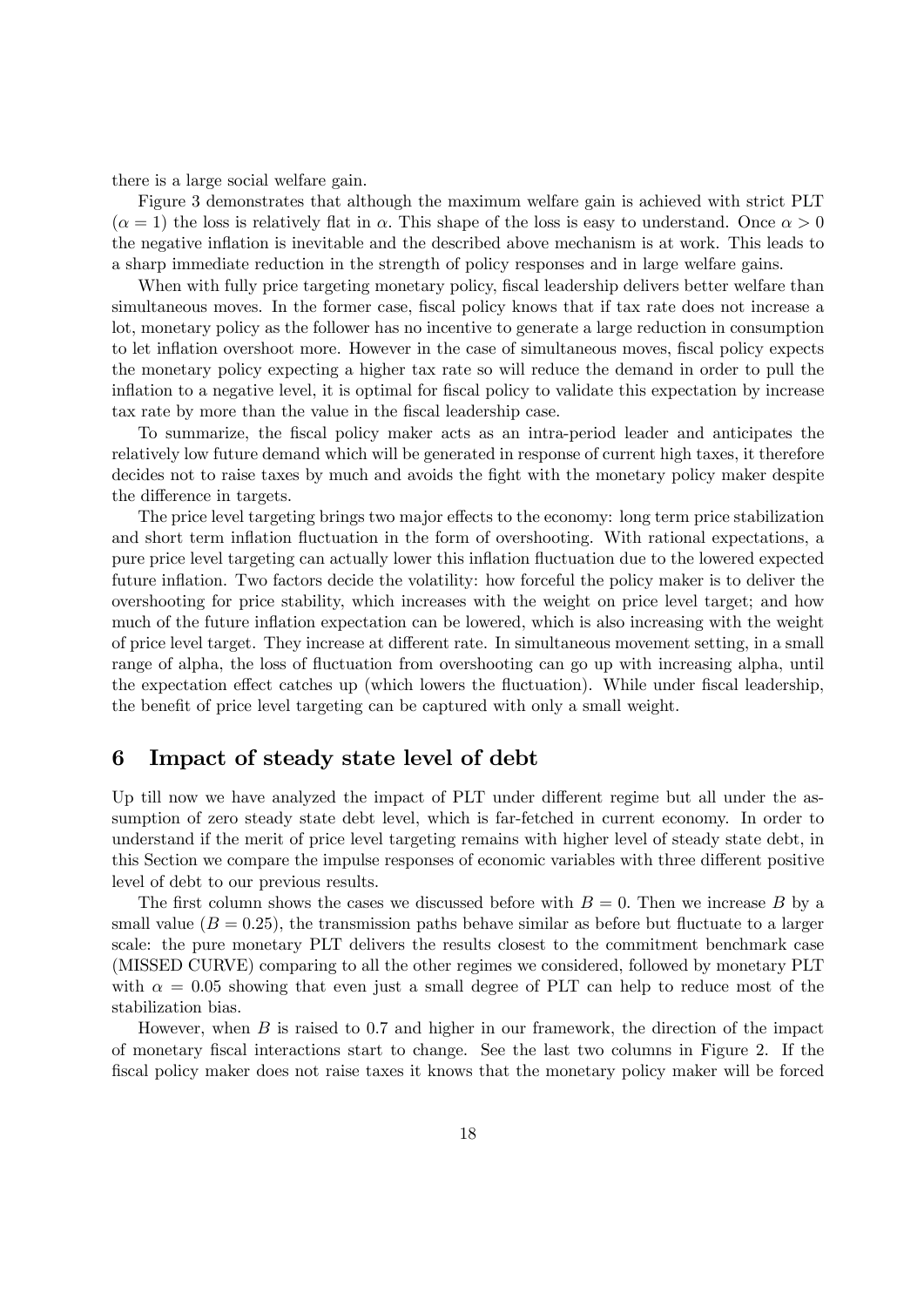

Figure 5: Welfare Loss under fiscal leadership with different steady state debt level and degree of PLT

to stabilize debt in order to deliver price stability. This can be achieved with 'passive' monetary policy when interest rate is lowered in the immediate response to the higher debt but then raised to fight the consequent inflation. Moreover, because of the requirement of price stability the movements of interest rate are likely to be large so that inflation overshoots the base line. (Keeping interest rate high for a long time may not be optimal because of the confliction with debt stabilization.) Such policy naturally leads to high volatility of inflation, which the fiscal policy maker would like to avoid. Therefore, it becomes optimal for the fiscal policy maker to intervene. The third column in Figure 2 demonstrates that with higher debt and small degree of PLT ( $\alpha = 0.05$ , solid line) taxes are raised nearly as high as under the joint PLT, so the fiscal policy maker effectively tries to coordinate with monetary policy maker rather than to offset its actions. With higher degree of PLT, the fiscal policy maker moves taxes more violently, but initially higher taxes are not high enough to ensure debt stabilization so the monetary policy maker operates in 'passive' way: interest rate is lowered when  $\alpha = 1$ .

With further increase in the steady state level of debt all cooperative and non-cooperative regimes become very similar. The monetary policy maker finds it very difficult to stabilize debt and deliver overshooting of inflation, so the fiscal policy is forced to react more aggressively to debt and to inflation in the similar way as in all cooperative regimes.

When  $B = 0$ , Monetary PLT makes fiscal policy behaves like under Commitment as well. This is due to the fiscal policy maker's also expects Monetary policy maker will forcefully reduce and negatively overshoot the inflation if tax creates any, which does no good for the inflation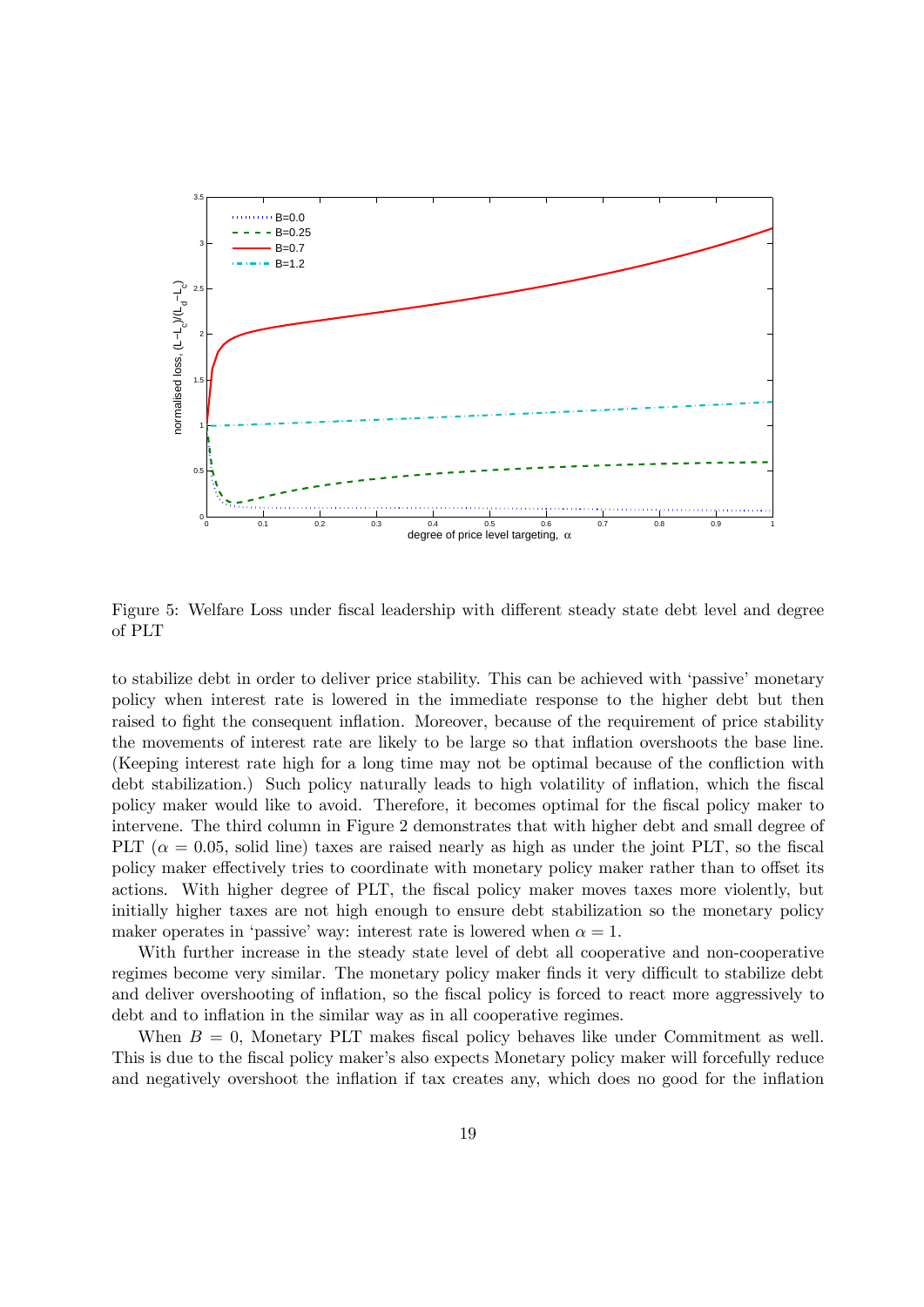targeting fiscal policy.

With a higher  $B$  interest rate has a direct effect on the accumulation of debt, the increase in debt will induce a higher tax, which leads to higher inflation. Below certain threshold, further rise in  $B$  creates more problems for policy makers if monetary policy raises the interest rate in response to an increase in inflation. The higher interest rate will put upward pressure on debt accumulation which makes fiscal policy less effective on debt stabilization. When  $B$  is below this threshold, the gains from less volatility of targeted variables outweigh the losses from the slow stabilization of the economy. When  $B$  is above this threshold, it becomes welfare improving to stabilize debt quicker. As the first-order effect of interest rates on debt is large, a fall in interest rates reduces the level of domestic debt. Therefore, it becomes optimal to lower the interest rate in the first period after the shock and raise it in the second period. This policy leads to faster debt stabilization, also curtails inflation.

The impulse responses show that under PLT, this threshold is lower than that under Inflation targeting regime: in the case of  $B = 0.7$ , interest rate is lowered instead of increased after the initial disturbance. In order to stabilize price, Central Bank chooses to help tax to bring debt down by lowering interest rate to increase consumption. This way the lowered debt leads to a reduced tax which can deliver the negative overshoot of the inflation.

If steady state debt level goes up even more, e.g.  $B = 1.2$ , Central bank lowers interest by more, therefore tax does not need to raise as much as before. Fiscal Policy maker knows that monetary policy, the follower, will have to lower interest by larger size to pull back debt in order to achieve the price stability. All regimes are more similar in the case where  $B = 1.2$ .

Figure 5 shows that  $B = 1.2$  has lower loss than  $B = 0.7$  in all discretionary regimes with different  $\alpha$  in our framework. This demonstrates that the social loss is a non-monotonic function of  $B$ , which is consistent with the striking change in the way the stabilization policy works.

In relatively high debt case (e.g.  $B = 0.7, B = 1.2$ ), the welfare loss in PLT is higher than inflation targeting. PLT has two opposite effects, on one hand, it lowers inflation after the disturbance by lowering expected future inflation, which makes the task of stabilization easier; on the other hand, an overshoot of inflation is required in order to return the price level to baseline, which causes a higher volatility of inflation. With higher  $B$ , there will be higher tax, and initially lowered interest rate which cause the realized inflation almost as high as under inflation targeting; when inflation is at the same level, due to the higher volatility of inflation required to deliver price level stability, PLT causes higher loss.

## 7 Conclusion

This paper revisited the idea that the PLT delegation scheme can reduce the stabilization bias in monetary policy models. We present a detailed account of discretionary monetary and fiscal policy interactions assuming that the monetary policy maker implements the PLT while the fiscal policy maker remains benevolent and has incentives to pursue its own benefit and offset some or all of monetary policy actions. If steady state debt level is low, we demonstrate that delegating PLT to the monetary policy maker results in substantial reduction of the social welfare loss even in case of strategic fiscal policy. A comparison to the joint PLT suggests that fiscal policy should be prevented from maintaining price stability — unilateral monetary PLT substantially outperforms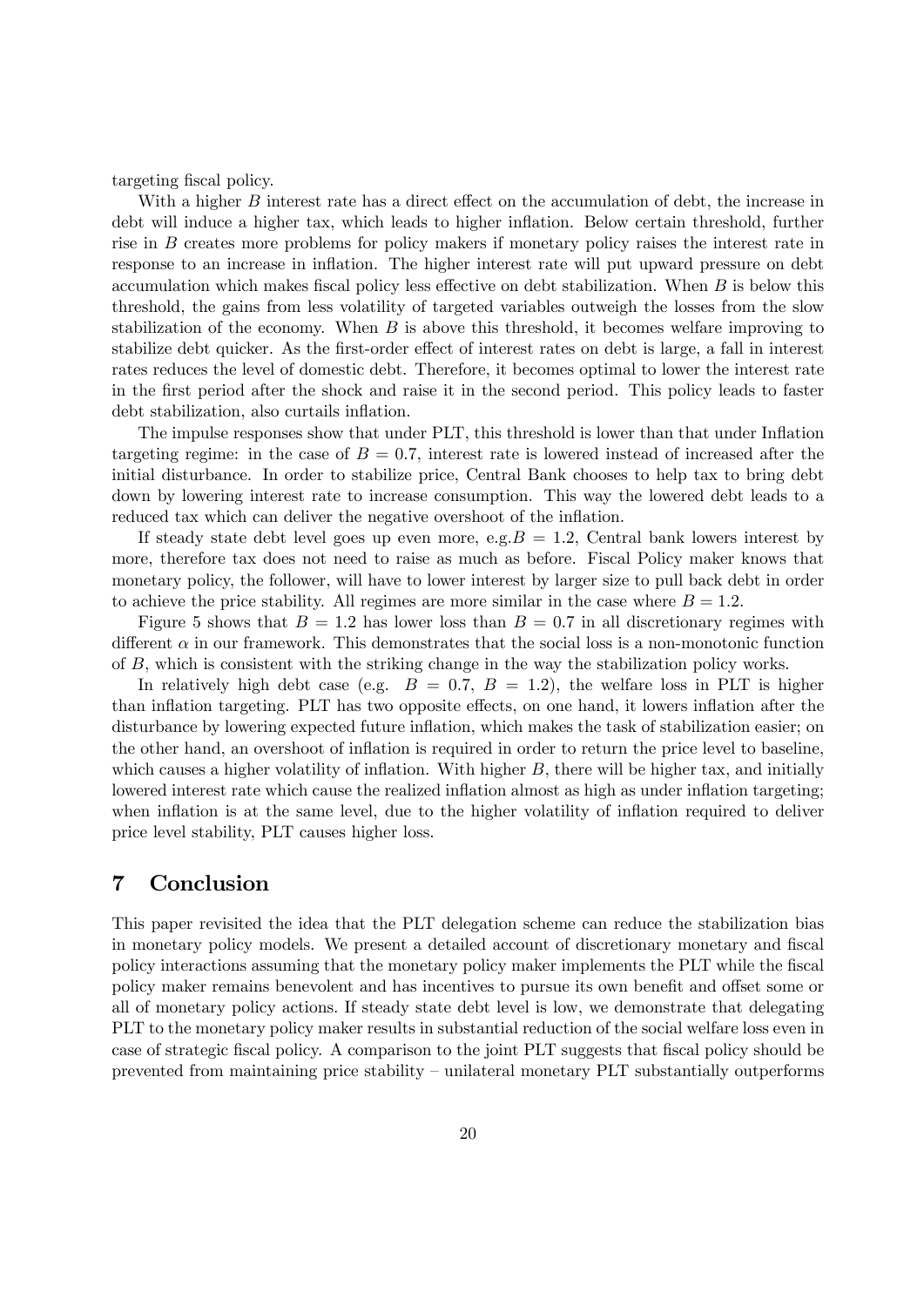the joint PLT regime. The ability of the fiscal policy maker to conduct itself as an intra-period leader results in greater welfare gain.

First we compared the case that both policy makers target price level and the case both of them target inflation. Our study confirms the appealing features of price level policy on general: price-level targeting lead the discretionary results closer to the best commitment results, in which: 1) price level will come back to initial path; 2) the volatility in inflation and consumption (output) is smaller 3) tax rate no longer increase dramatically as a response to a positive shock to debt , the dynamic complementarity between fiscal and monetary policy is weakened 4) welfare loss is reduced with a price level targeting.

Then we assign price level targeting to monetary policy only, and let fiscal policy targets inflation. Surprisingly, this non-cooperative setting-up can further reduce the welfare loss. Monetary PLT makes fiscal policy behaves like under Commitment as well. This is due to the fiscal policy maker expects Monetary policy maker to forcefully reduce and negatively overshoot the inflation in order to sustain price level, if any created by tax. This does no good for the inflation targeting fiscal policy. The conflict between the policy makers is lessened rather than increased.

Later, we compare the case of fiscal leadership with both policy makers making decision simultaneously. We found out that fiscal leadership improves the social welfare further, and just a small weight on price target can demonstrate the appealing features of price level, the economic variables behave similar to those under commitment regime, while if policy makers re-optimize at the same time, the interactions between them lead to a relatively higher cost at lower level of price target weight, and it behaves more like inflation targeting discretionary policy makers.

In both monetary PLT regimes the maximum welfare is achieved under strict price level targeting, i.e. in the case when the inflation stabilization term in policy objective is replaces by the price stabilization term.

However, when the steady state debt level is high, the strengthened dynamic complementarity between policy makers causes a higher inflation even under PLT, and the loss from volatility of inflation required by price level targeting dominates. This shows that PLT will deteriorate the economy and cause more violent fluctuation rather than improves the social welfare. PLT may only be a good alternative to inflation targeting when the steady state debt level is relatively low.

Despite demonstrating these results using a particular model, this model is at the core of more general and empirically relevant DSGE models widely used in policy analysis. Our results are likely to remain valid for this wide class of models.

### References

- Anderson, E. W., L. P. Hansen, E. R. McGrattan, and T. J. Sargent (1996). Mechanics of Forming and Estimating Dynamic Linear Economies. In H.M.Amman, D.A.Kendrick, and J.Rust (Eds.), Handbook of Computational Economics, pp. 171—252. Elsevier.
- Attanasio, O. P. and G. Weber (1993). Consumption Growth, the Interest Rate and Aggregation. Review of Economic Stuties 60(3), 631—649.

Attanasio, O. P. and G. Weber (1995). Is Consumption Growth Consistent with Intertemporal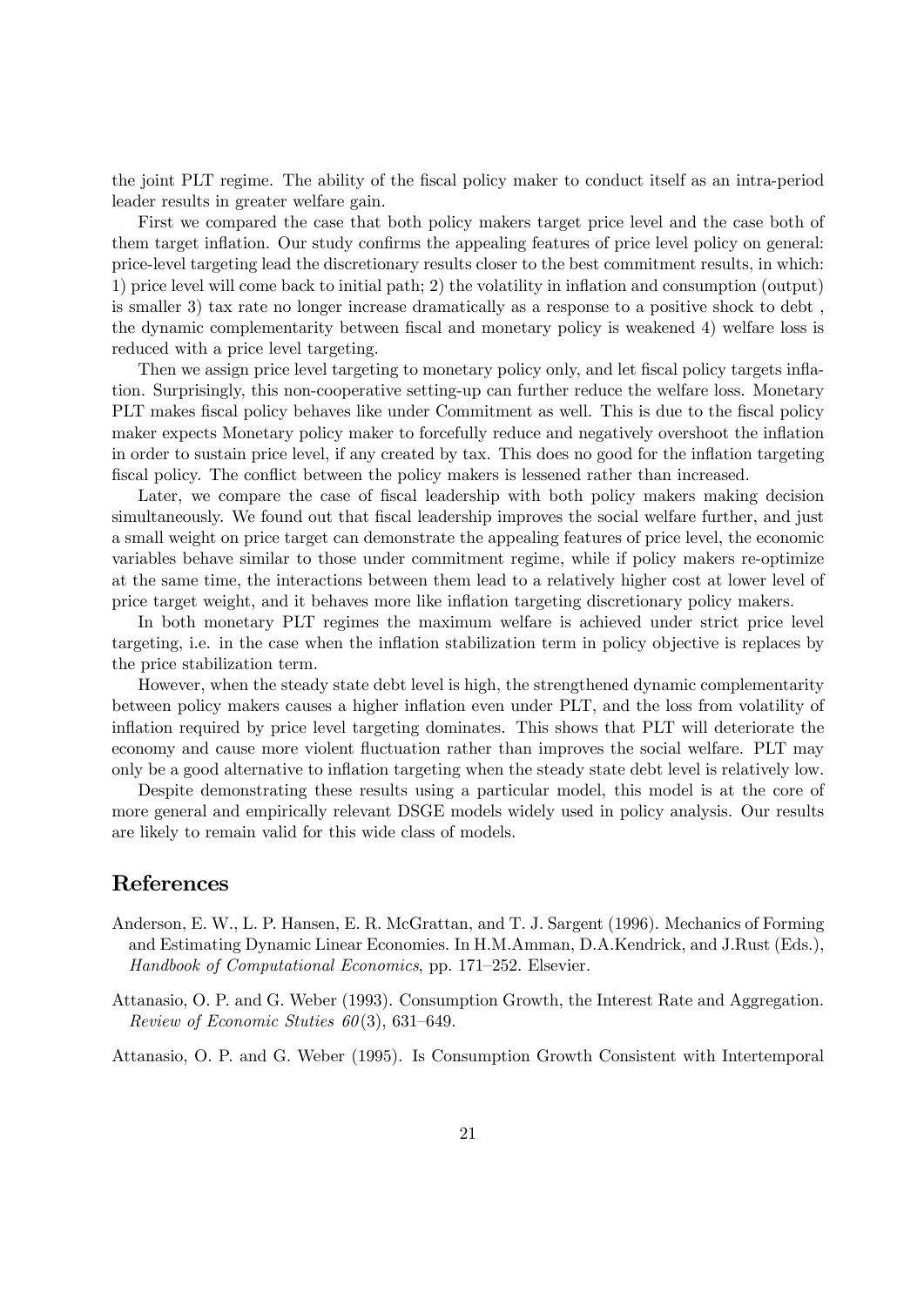Optimization? Evidence from the Consumer Expenditure Survey. Journal of Political Econ $omy \; 103(6), \; 1121-1157.$ 

- Backus, D. and J. Driffill (1986). The Consistency of Optimal Policy in Stochastic Rational Expectations Models. CEPR Discussion Paper 124, London.
- Batini, N. and A. Yates (2003). Hybrid Inflation and Price-Level Targeting. Journal of Money, Credit and Banking 35 (3), 283—300.
- Benigno, P. and M. Woodford (2003). Optimal Monetary and Fiscal Policy: A Linear-Quadratic Approach. In NBER Macroeconomics Annual 2003, pp. 271—333.
- Billi, R. (2008). Price-level targeting and risk management in a low-inflation economy. Federal Reserve Bank of Kansas City.
- Blake, A. P. and T. Kirsanova (2011). Inflation-Conservatism and Monetary-Fiscal Policy Interactions. International Journal of Central Banking  $\gamma(2)$ , 41–83.
- Calvo, G. (1983). Staggered Prices in a Utility-Maximising Framework. Journal of Monetary Economics 12, 383—398.
- Campbell, J. Y. and N. G. Mankiw (1989). Consumption, Income and Interest Rates: Reinterpreting the Time Series Evidence. In NBER Macroeconomics Annual, pp. 185—246.
- Chari, V. V., P. J. Kehoe, and E. R. McGrattan (2000). Sticky Price Models of the Business Cycle: Can the Contract Multiplier Solve the Persistence Problem? Econometrica  $68(5)$ , 1151—1180.
- Clarida, R. H., J. Gali, and M. Gertler (1999). The Science of Monetary Policy: A New Keynesian Perspective. Journal of Economic Literature 37, 1661—1707.
- Dixit, A. and L. Lambertini (2003). Interactions of Commitment and Discretion in Monetary and Fiscal Policies. American Economic Review 93, 1522—1542.
- Dixit, A. and J. Stiglitz (1977). Monopolistic Competition and Optimum product Diversity. American Economic Review 67, 297—308.
- Fragetta, M. and T. Kirsanova (2010). Strategic Monetary and Fiscal Policy Interactions: An Empirical Investigation. European Economic Review 54 (7), 855—879.
- Hall, R. E. (1988). Intertemporal Substitution in Consumption. Journal of Political Econ $omy \; 96(2), \; 339-357.$
- Lambertini, L. (2006). Monetary-Fiscal Interactions with Conservative Central Bank. Scottish Journal of Political Economy 53, 90—128.
- Lucas, R. (1987). Models of Business Cycles. Basil Blackwell.